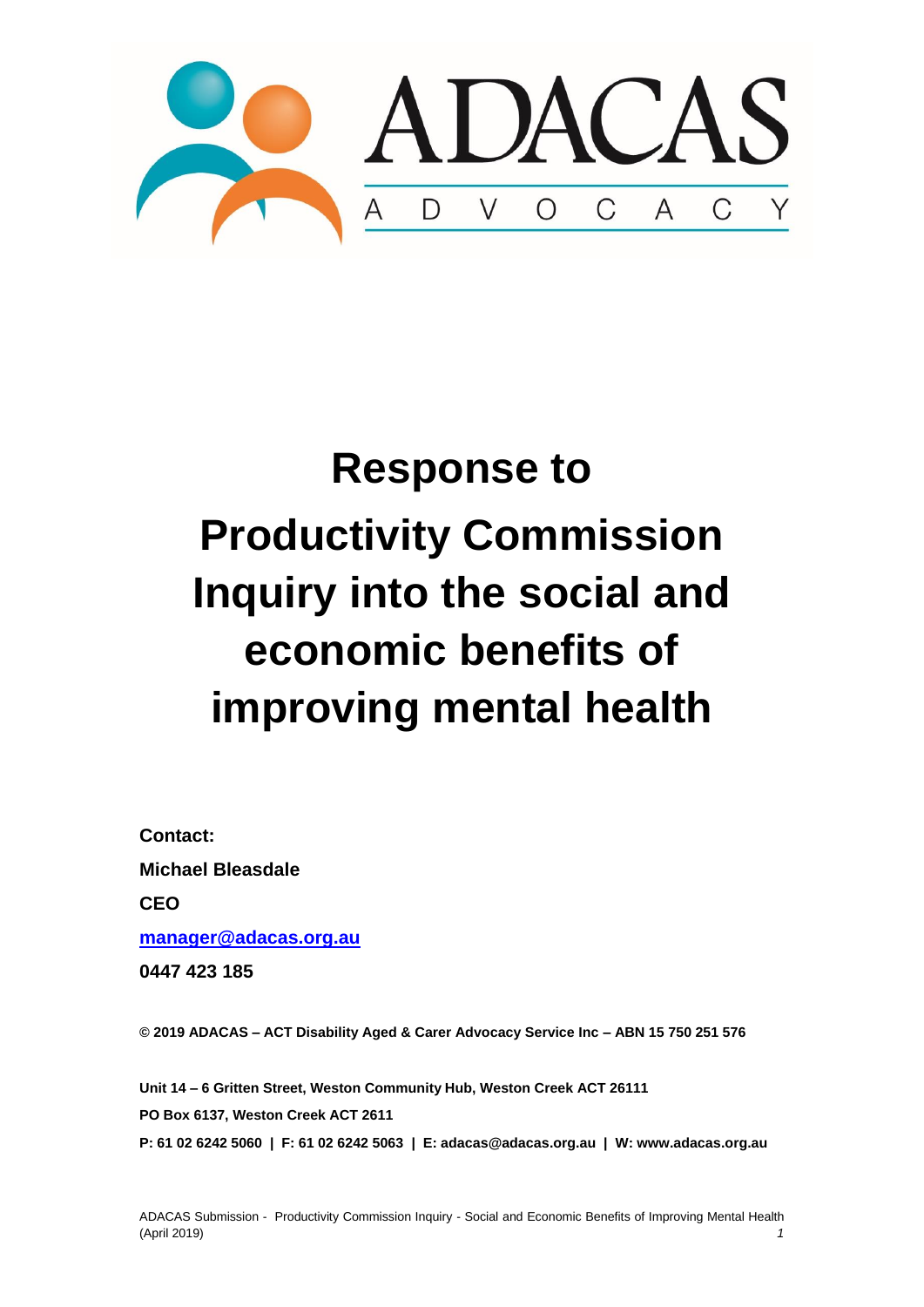This page is intentionally blank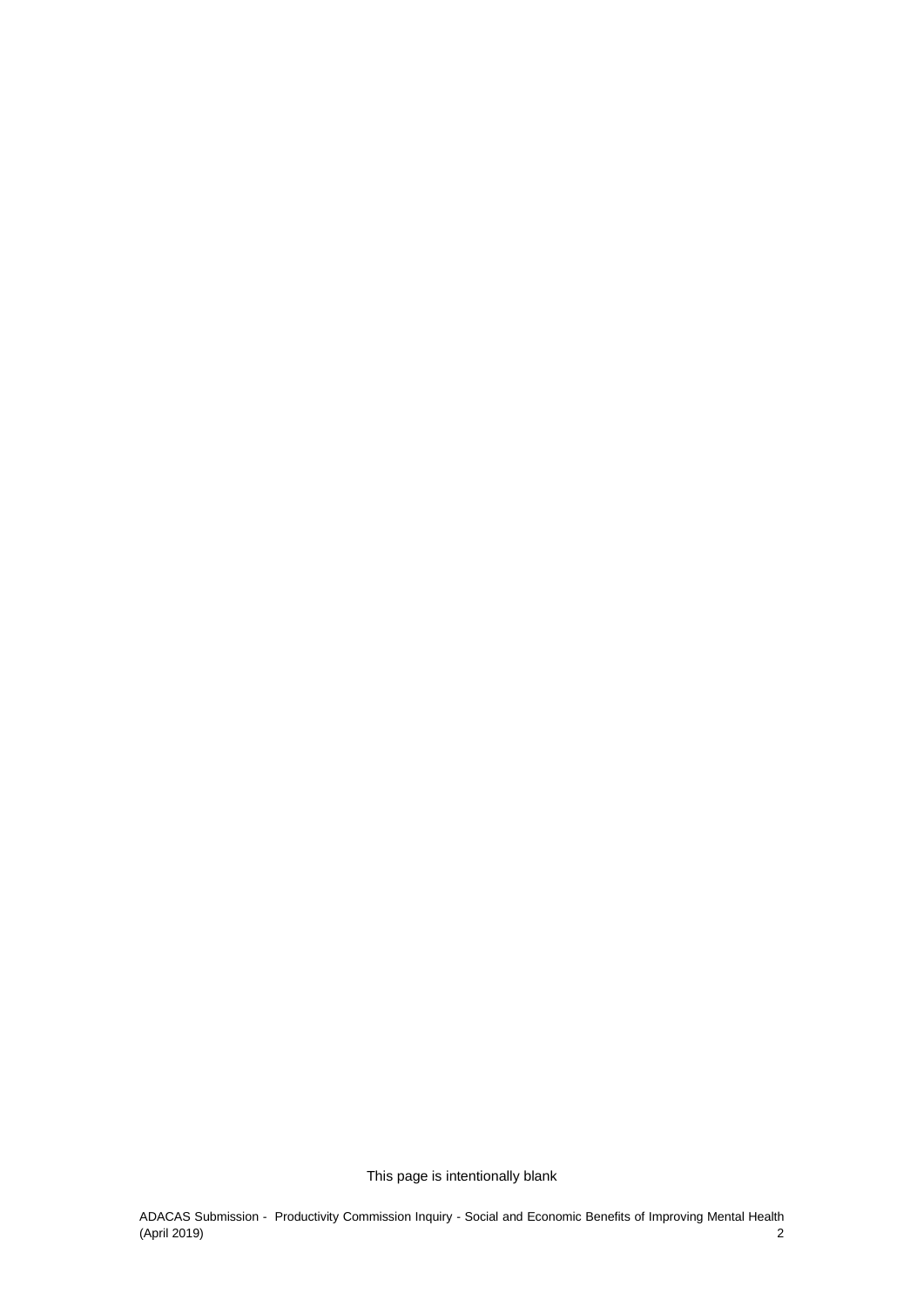# **Table of Contents**

| 1.             |                                                                              |  |
|----------------|------------------------------------------------------------------------------|--|
| 2.             | General statement in response to the Productivity Commission Issues Paper  4 |  |
| 3.             |                                                                              |  |
| 4.             |                                                                              |  |
| $a$ .          |                                                                              |  |
| b.             |                                                                              |  |
| C.             |                                                                              |  |
| d.             |                                                                              |  |
| е.             |                                                                              |  |
| $f_{\cdot}$    |                                                                              |  |
| g.             |                                                                              |  |
| h <sub>1</sub> |                                                                              |  |
| i.             |                                                                              |  |
| j.             |                                                                              |  |
| k.             |                                                                              |  |
| Ι.             |                                                                              |  |
| m.             |                                                                              |  |
| n.             |                                                                              |  |
| 0.             |                                                                              |  |
| 5.             |                                                                              |  |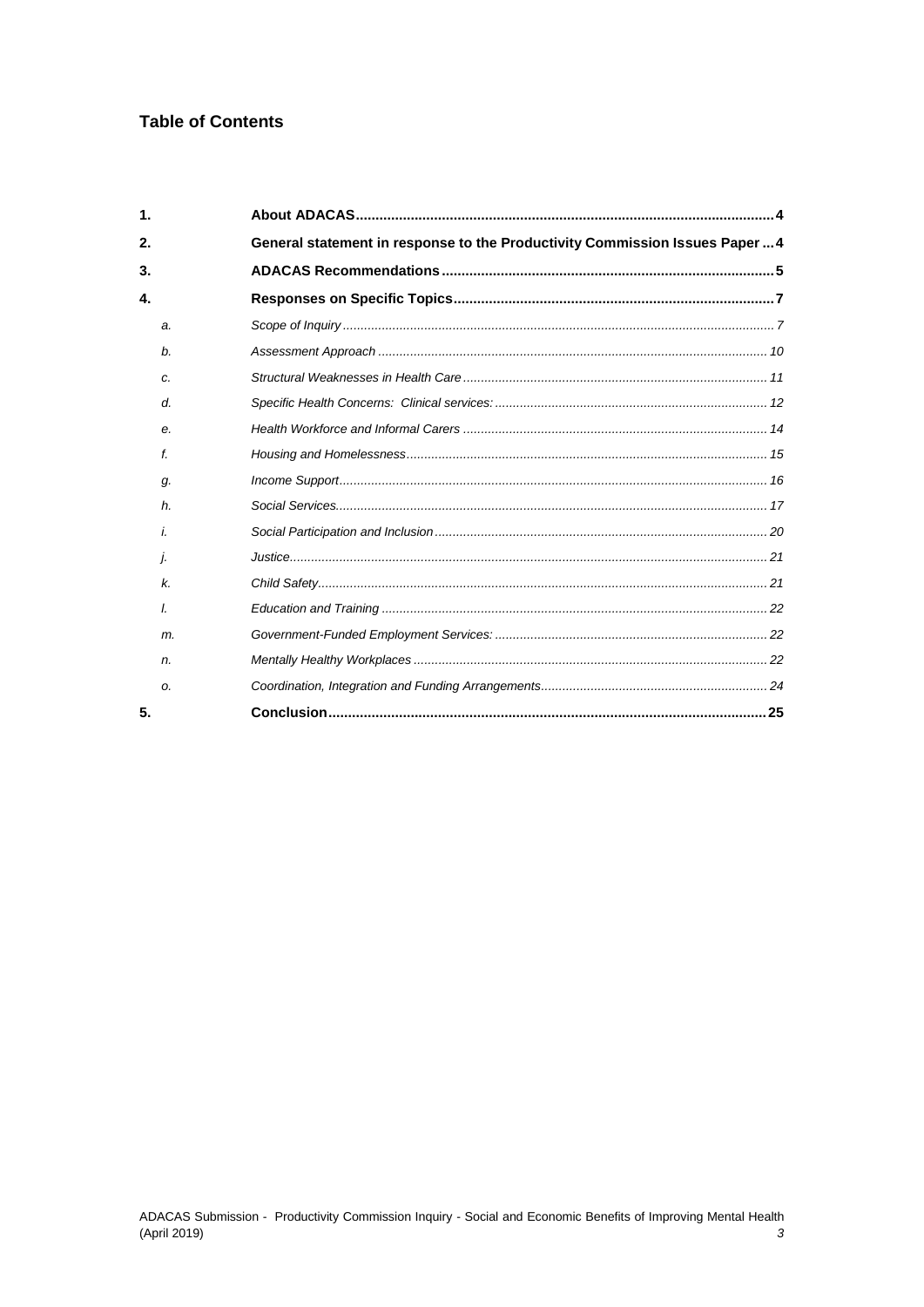# <span id="page-3-0"></span>**1. About ADACAS**

The ACT Disability Aged and Carer Advocacy Service (ADACAS) has been providing advocacy for and with people with disability, older people, people with mental health issues and carers for 28 years. We are based in Canberra, and work with clients in both the ACT and set zones in the Shoalhaven and Eurobodalla areas of NSW. As an advocacy service, ADACAS is frequently working with people with mental ill health who are "falling through the cracks" in current service systems. We additionally offer support coordination to a small number of NDIS participants, and have a Projects/research team, who are currently conducting action research looking at Supported Decision Making in Healthcare.

ADACAS is very pleased to have the opportunity to present its perspective on this important topic, and the submission begins with a general expression statement in response to the Productivity Commission Issues Paper, followed by a more detailed examination of the questions the Commission has asked in the various sections of the report<sup>1</sup>. Throughout this submission we seek to highlight the issues that our clients have raised with us, and will use case studies to demonstrate circumstances that have occurred. We value the opportunity to make comment on what can be improved.

# <span id="page-3-1"></span>**2. General statement in response to the Productivity Commission Issues Paper**

As an organisation that works with a very diverse clientele, ADACAS is aware of different ways that individuals lead valued (ordinary) lives. Given this, we observe the need for inclusive conceptualisations of mental health and understandings of what a valued (ordinary) life might look like: we strongly contend that work status should not be elevated above other pathways.

Australian society needs to take an integrated approach in designing structures and systems which are better able to respond and provide critically needed supports to those who are most severely affected by mental ill health, as well as looking to intervene early for future.

There is immense value in challenging inequality and poverty directly: in ending homelessness and housing insecurity, of ensuring the availability of best practice medical treatments, and ensuring support to enable equitable access to opportunities, to services, and to justice.

We ask of the Productivity Commission to examine both the systems and structures which can improve mental ill health, in addition to those that are currently having adverse impacts, keeping people mired in poverty, or otherwise contributing to trauma or cycles of disadvantage.

We applaud efforts to recognise and facilitate the mental health & wellbeing of our community to enable active participation in productive activity for all.

<sup>1</sup> Productivity Commission 2019, *The Social and Economic Benefits of Improving Mental Health* (Productivity Commission Issues Paper: January 2019)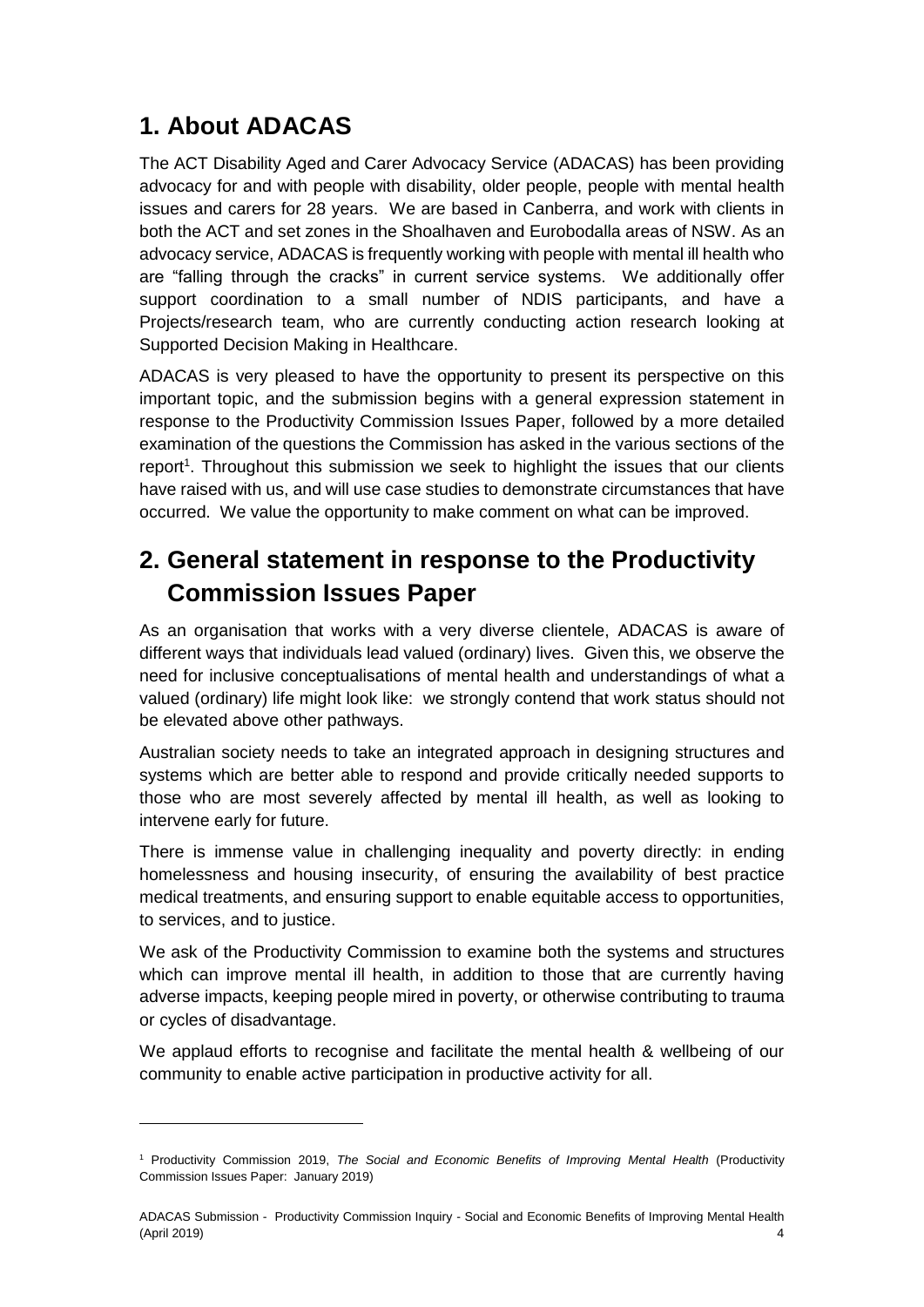# <span id="page-4-0"></span>**3. ADACAS Recommendations**

Recommendation 1: ADACAS recommends that both Autism Spectrum Disorders and Substance Use Disorders be included within the scope of the Productivity Commission Inquiry.

Recommendation 2: ADACAS recommends that as part of this Inquiry, that Productivity Commission analyse policies and approaches which have or have the potential to have adverse impacts on mental health as well as policies and approaches that are or have the potential to improve mental health.

Recommendation 3: ADACAS recommends that in developing a model of care, that the Productivity Commission prioritise initiatives that encourage structures, systems and services to respond better and more equitably to presenting need.

Recommendation 4: ADACAS recommends that best practice clinical and recovery support be extended such that it is available to people with PTSD, people with psychosis, people with personality disorder diagnoses, people who have experienced trauma and/or abuse, people with eating disorders, autistic people, that plans are formulated in collaboration with the individual, and that treatment is available at a level which meets the clinical requirements for best practice treatment and support.

Recommendation 5: ADACAS recommends an increase in the availability of nonclinical and early intervention support for mental health in the community.

Recommendation 6: ADACAS recommends that hospitals be funded to support people with mental ill health at a level commensurate with the need for inpatient support.

Recommendation 7: ADACAS recommends that additional carer support and respite be made available, commensurate with the level of community need.

Recommendation 8: ADACAS recommends that all levels of government treat homelessness as an emergency and urgently address it, with investment in specialist outreach and support services and in housing stock and in supportive housing solutions to match the level of need.

Recommendation 9: ADACAS recommends that the rate of Centrelink payments such as Newstart, Youth Allowance and related pensions are increased to take account of the current costs of living.

Recommendation 10: ADACAS recommends that the Australian government increase funding person-centred coordination and recovery support for people with complex needs, commensurate with the level of need in the community.

Recommendation 11: ADACAS recommends an increase in the funding for individual advocacy support for people with mental illness and people with complex needs.

Recommendation 12: ADACAS recommends early intervention, and to enable more equitable outcomes from the justice system for people with mental ill health.

Recommendation 13: ADACAS recommends alternative processes to adversarial court processes when at all possible (i.e. mediation, family group conferencing, and a restorative justice approach), and that people who are vulnerable have additional independent support made available when needed to enable equitable participation.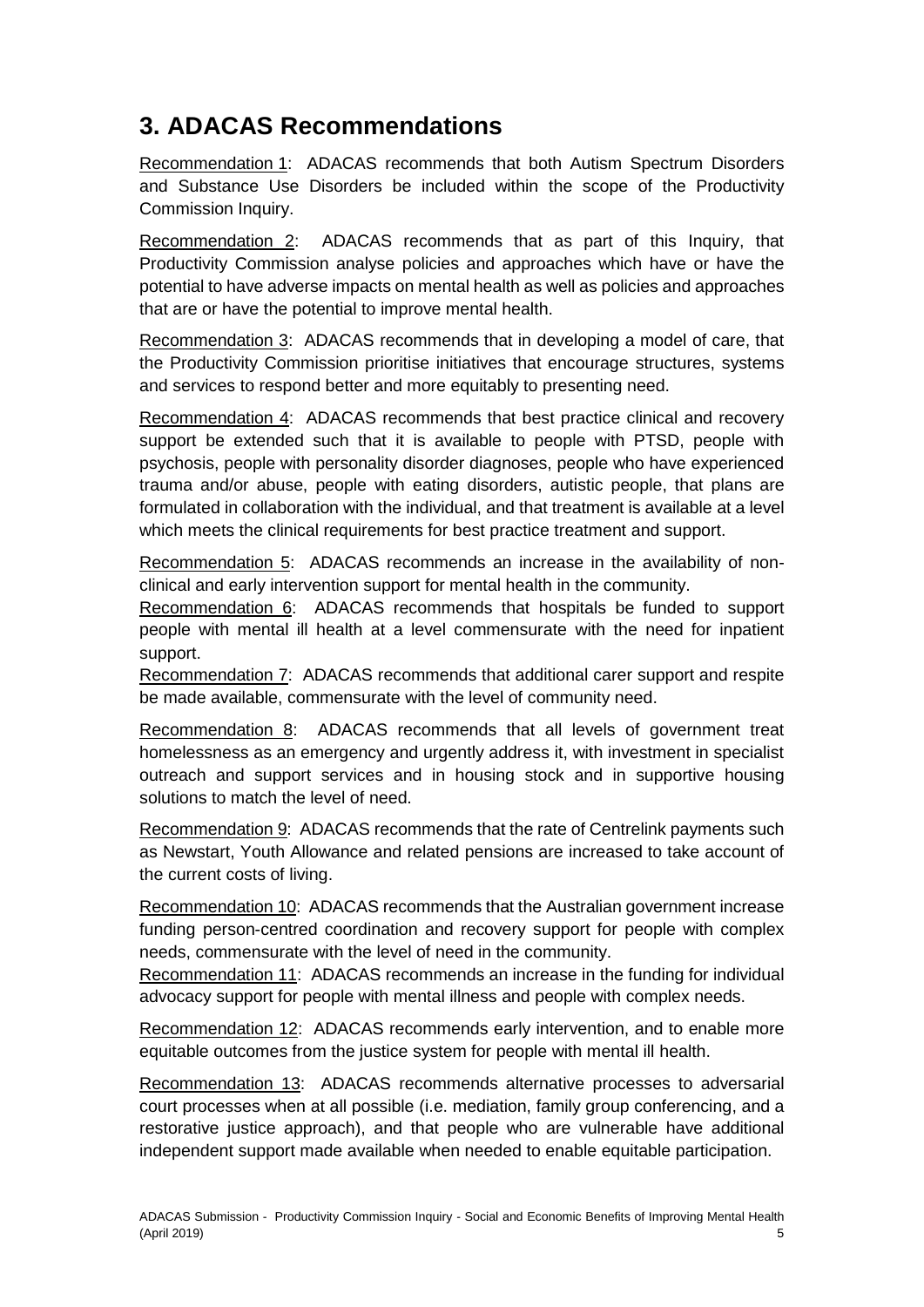Recommendation 14: ADACAS recommends ongoing monitoring of and continued efforts to improve education experiences for (and counter discrimination and stigma against) students with mental ill health and disability.

Recommendation 15: ADACAS recommends that there be additional initiatives and incentives to support mental health in workplaces and to recruit, support and retain people with mental ill health, people with disability and carers in the workplace.

Recommendation 16: ADACAS recommends that resourcing levels for the sector be at a level where services can both respond to need and collaborate more easily.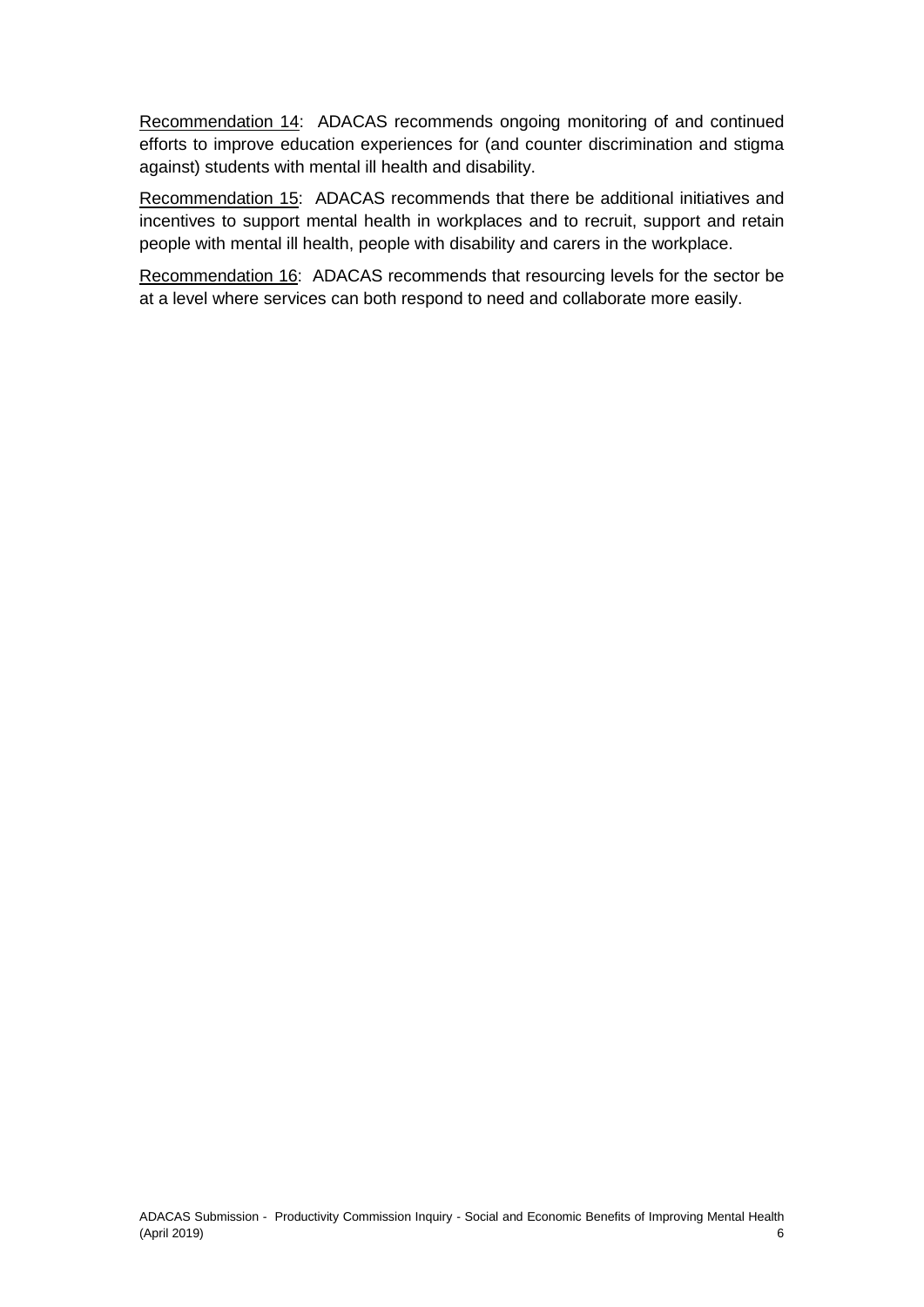# <span id="page-6-0"></span>**4. Responses on Specific Topics**

#### <span id="page-6-1"></span>*a. Scope of Inquiry*

The broad scope of this Productivity Commission inquiry is welcome, as are the decisions to consider the array of social and economic determinants of health and to take a whole of government / whole of community approach in analysis of the issues. Given the intent to give the greatest consideration to where there are the largest potential improvements in population mental health we suggest that supports for the following especially disadvantaged groups merit closer consideration:

- People with severe mental illness / psychosocial disability
- People with chronic illness (or chronic pain) and mental ill health
- People with co-occurring disability\* and mental ill health (\*both those eligible for and those ineligible for an independent support package via the NDIS). **Carers**

The World Health Organisation identifies mental and substance use disorders as the leading cause of disability worldwide, suggesting that "about 23% of all years lost because of disability is caused by mental and substance use disorders<sup>"2</sup>

At the present time, people with mental illness (and people with disability) are overrepresented in chronic homelessness<sup>3</sup>, within prison populations<sup>4</sup> and as victims of crime<sup>56</sup> . Whilst some of these experiences themselves may also be contributing to mental ill health, in ADACAS' is vital that the social and economic determinants of health for these groups be closely considered and improved.

With regards to specific disorders that are included and considered within this Inquiry, we make the following comments:

Autism Spectrum Disorders:

Whilst we acknowledge that there are many members of the autism community who identify autism as neurodivergence and challenges to classifications of

<sup>2</sup> World Health Organisation, *10 facts on Mental Health*, World Health Organisation, viewed on 15 April 2019, [https://www.who.int/features/factfiles/mental\\_health/mental\\_health\\_facts/en/index1.html](https://www.who.int/features/factfiles/mental_health/mental_health_facts/en/index1.html)

<sup>3</sup> Brackertz, N, Wilkinson A, & Davidson, J (2018), *Housing, homelessness and mental health: towards systems change,* a report from the Australian Housing and Urban Research Institute (AHURI) for the Australian Government National Mental Health Commission, page 11, viewed on 11 April 2019,

[https://www.ahuri.edu.au/research/research-papers/housing-homelessness-and-mental-health-towards](https://www.ahuri.edu.au/research/research-papers/housing-homelessness-and-mental-health-towards-systems-change)[systems-change](https://www.ahuri.edu.au/research/research-papers/housing-homelessness-and-mental-health-towards-systems-change)

<sup>4</sup> Australian Institute of Health and Welfare 2015. The health of Australia's prisoners 2015. Canberra: AIHW, viewed on 11 April 2019: [https://www.aihw.gov.au/reports/prisoners/health-of-australias-prisoners-](https://www.aihw.gov.au/reports/prisoners/health-of-australias-prisoners-2015/contents/mental-health-of-prison-entrants)[2015/contents/mental-health-of-prison-entrants](https://www.aihw.gov.au/reports/prisoners/health-of-australias-prisoners-2015/contents/mental-health-of-prison-entrants)

<sup>5</sup> Hiroeh U, Appleby L., Mortensen PB, Dunn G, (2001), [Death by Homicide, Suicide, and Other Unnatural Causes](http://www.thelancet.com/journals/lancet/article/PIIS0140-6736(01)07216-6/abstract)  [in People with Mental Illness: a Population-Based](http://www.thelancet.com/journals/lancet/article/PIIS0140-6736(01)07216-6/abstract) Study, *The Lancet,* Volume 358(9299), pp.2110-2112.

<sup>6</sup> Hiday VA, Swatz MS, Swanson JW, Borum R and Wagner HR (1999), [Criminal Victimisation of Persons with Severe](http://ps.psychiatryonline.org/doi/full/10.1176/ps.50.1.62)  [Mental Illness,](http://ps.psychiatryonline.org/doi/full/10.1176/ps.50.1.62) *Psychiatric Services,* Volume 50(1), pp.62-68.

ADACAS Submission - Productivity Commission Inquiry - Social and Economic Benefits of Improving Mental Health (April 2019) 7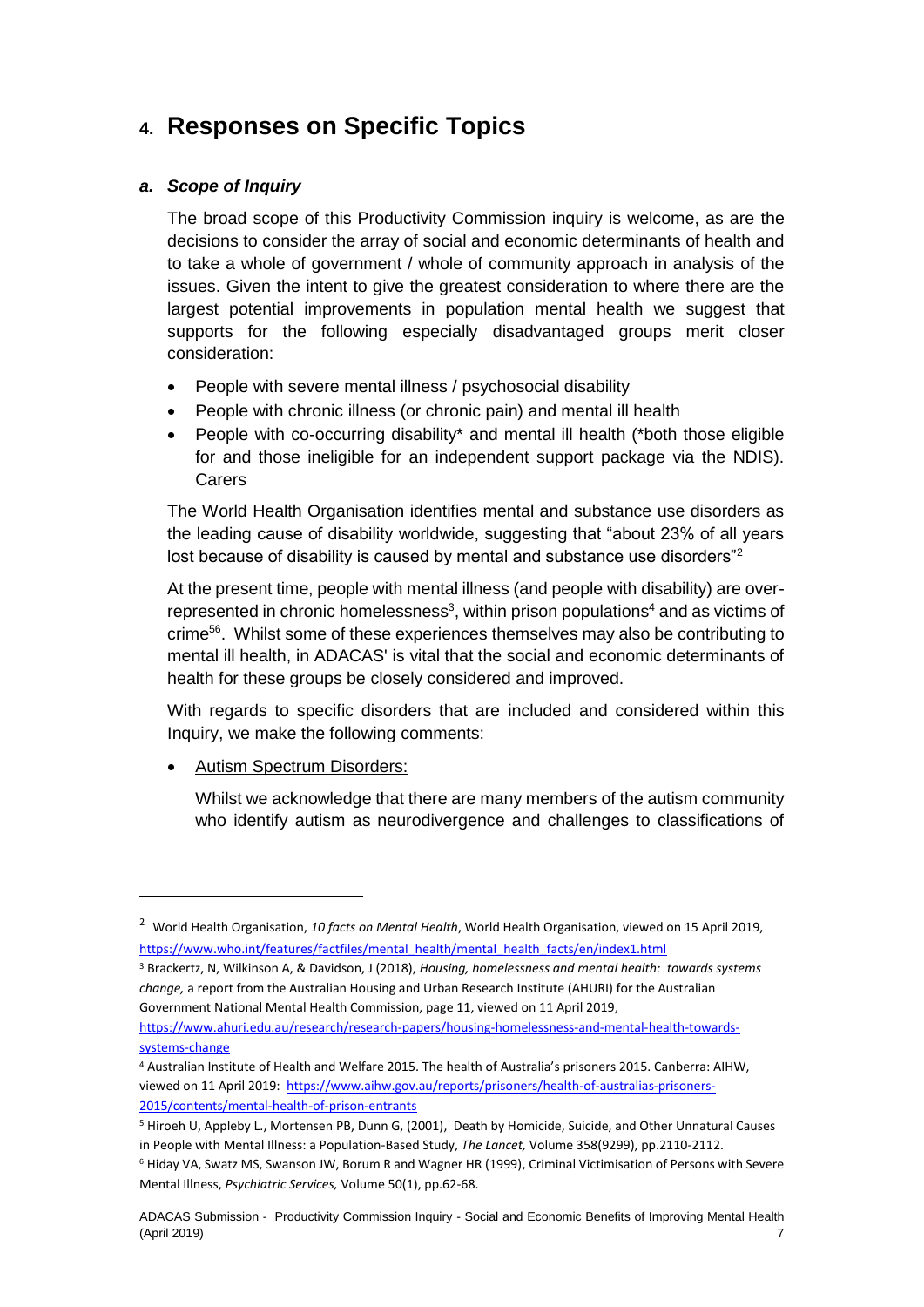autism as mental illness<sup>7</sup>, we believe that autism spectrum disorders should nonetheless be included in the scope of this inquiry. In many circumstances, autistic people\* and/or their family and friends advise us that NDIS or other supports are needed. Whilst entry to the NDIS was to have been predicated on impact on functional capacity, our experience is that NDIS entry for autistic people appears to have become more reliant on diagnostic levels: with an autistic person generally seeming to need a diagnosis with severity level of Autism Level 2 or 3 (as opposed to Level 1) (in reference to the American Psychiatric Association's Diagnostic and Statistical Manual (DSM-5)) $8$  to be able to gain NDIS access (Level 2 and 3 are on the NDIS List A of conditions which are likely to meet the entry criteria<sup>9</sup>).

Research demonstrates that autism and a variety of mental illnesses frequently co-occur.<sup>10</sup> People with both autism and mental ill health diagnoses report that they frequently seek to access support from multiple sectors without success and that their support needs are not being met<sup>"11</sup>, similar outcomes are reported not only in Australia, but also internationally<sup>12</sup>.

At the present time, it is our experience that there is a significant gap not just in terms of the support available to autistic people, especially those diagnosed with Autism Level 1, but also in terms of support for people with mental ill health who also have an autism diagnosis. A UK study entitled '*People like me don't get support': Autistic adults' experiences of support and treatment for mental*  health difficulties, self-injury and suicidality<sup>"13</sup>, reflects also the themes we hear from our clients. Given this we strongly support a decision to include autism spectrum diagnoses as part of the Productivity Commission Inquiry.

<sup>7</sup> Beck, T, (2018) Tracing disorder across theories of autism, empathy, and mental health care, *Disability & Society*, 33:8, 1303-1326.

<sup>8</sup> American Psychiatric Association (2013), Diagnostic criteria for autism from *The Diagnostic and Statistical Manual of Mental Disorders (5th ed, DSM–5)*, accessed via: [https://www.autismspeaks.org/dsm-5-criteria,](https://www.autismspeaks.org/dsm-5-criteria) viewed on 11 April 2019.

<sup>9</sup> National Disability Insurance Agency, (2019), *List A- Conditions which are likely to meet the disability requirements in section 24 of the NDIS ACT, NDIS Operational Guidelines*: Access to the NDIS, viewed on 16 April 2019[, https://www.ndis.gov.au/about-us/operational-guidelines/access-ndis-operational-guideline/list](https://www.ndis.gov.au/about-us/operational-guidelines/access-ndis-operational-guideline/list-conditions-which-are-likely-meet-disability-requirements-section-24-ndis-act#14)[conditions-which-are-likely-meet-disability-requirements-section-24-ndis-act#14.](https://www.ndis.gov.au/about-us/operational-guidelines/access-ndis-operational-guideline/list-conditions-which-are-likely-meet-disability-requirements-section-24-ndis-act#14)

<sup>10</sup> Cage E, Di Monaco J, Newell V, (2018), Experiences of Autism Acceptance and Mental Health in Autistic Adults, *Journal of Autism and Developmental Disorders*, 48(2): 473–484, Published online 25 October 2017, [https://www.racgp.org.au/afp/2015/november/management-of-mental-ill-health-in-people-with-autism](https://www.racgp.org.au/afp/2015/november/management-of-mental-ill-health-in-people-with-autism-spectrum-disorder/)[spectrum-disorder/](https://www.racgp.org.au/afp/2015/november/management-of-mental-ill-health-in-people-with-autism-spectrum-disorder/)

<sup>11</sup> Autism Advisory Board on Autism Spectrum Disorders (2012), *The interface between autism spectrum disorders and mental health: the ways forward*, Discussion Paper, NSW, Australia, viewed on 12 April 2019, [http://www.autismadvisoryboard.org.au/uploads/file/pdfs/The%20Interface%20between%20ASD%20and%20M](http://www.autismadvisoryboard.org.au/uploads/file/pdfs/The%20Interface%20between%20ASD%20and%20Mental%20Health%20AAB.pdf) [ental%20Health%20AAB.pdf](http://www.autismadvisoryboard.org.au/uploads/file/pdfs/The%20Interface%20between%20ASD%20and%20Mental%20Health%20AAB.pdf)

**<sup>12</sup>**World Health Organisation (2018), *Autism spectrum disorders: Key facts*, viewed on 5 April 2019 <https://www.who.int/news-room/fact-sheets/detail/autism-spectrum-disorders>

<sup>13</sup> Camm-Crosbie, L., Bradley, L., Shaw, R., Baron-Cohen, S., & Cassidy, S. (2018). 'People like me don't get support': Autistic adults' experiences of support and treatment for mental health difficulties, self-injury and suicidality. *Autism*[. https://doi.org/10.1177/1362361318816053](https://doi.org/10.1177/1362361318816053)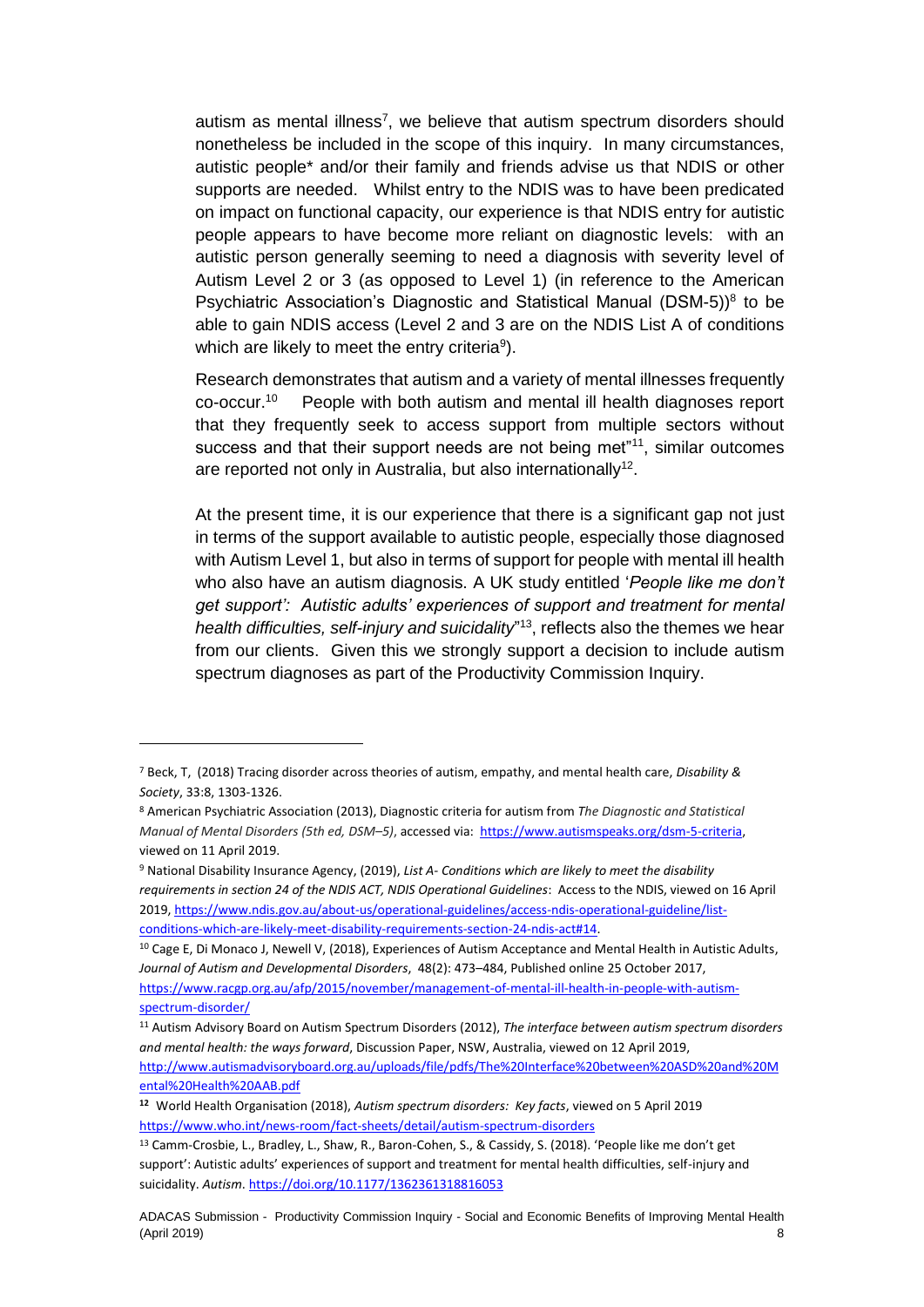(\*Given the prevalence of identity-first language amongst autistic people, in this paper we have sought to respect that by generally use the phrase "autistic person" instead of person with autism. In doing so we acknowledge that there is continued debate as to whether person-first or identity-first language choices are more acceptable and acknowledge varying preferences).

• Substance use disorders:

 $\overline{a}$ 

In our view, substance use disorders should be included within the scope of the Productivity Commission inquiry, as there is considerable research demonstrating strong associations between substance use disorders (including illicit drug use) and mental ill health.<sup>14 15</sup>

Recommendation 1: ADACAS recommends that both Autism Spectrum Disorders and Substance Use Disorders be included within the scope of the Productivity Commission Inquiry.

<sup>14</sup> Marel C, Mills KL, Kingston R, Gournay K, Deady M, Kay-Lambkin F, Baker A, Teesson M (2016). *Guidelines on the management of co-occurring alcohol and other drug and mental health conditions in alcohol and other drug treatment settings (2nd edition).* Sydney, Australia: Centre of Research Excellence in Mental Health and Substance Use, National Drug and Alcohol Research Centre, University of New South Wales.

<sup>15</sup> Australian Institute of Health and Welfare (AIHW) (2018), *Alcohol, tobacco & other drugs in Australia*, Canberra, viewed on 13 April 2019[, https://www.aihw.gov.au/reports/alcohol/alcohol-tobacco-other-drugs](https://www.aihw.gov.au/reports/alcohol/alcohol-tobacco-other-drugs-australia/contents/priority-populations/people-with-mental-health-conditions)[australia/contents/priority-populations/people-with-mental-health-conditions](https://www.aihw.gov.au/reports/alcohol/alcohol-tobacco-other-drugs-australia/contents/priority-populations/people-with-mental-health-conditions)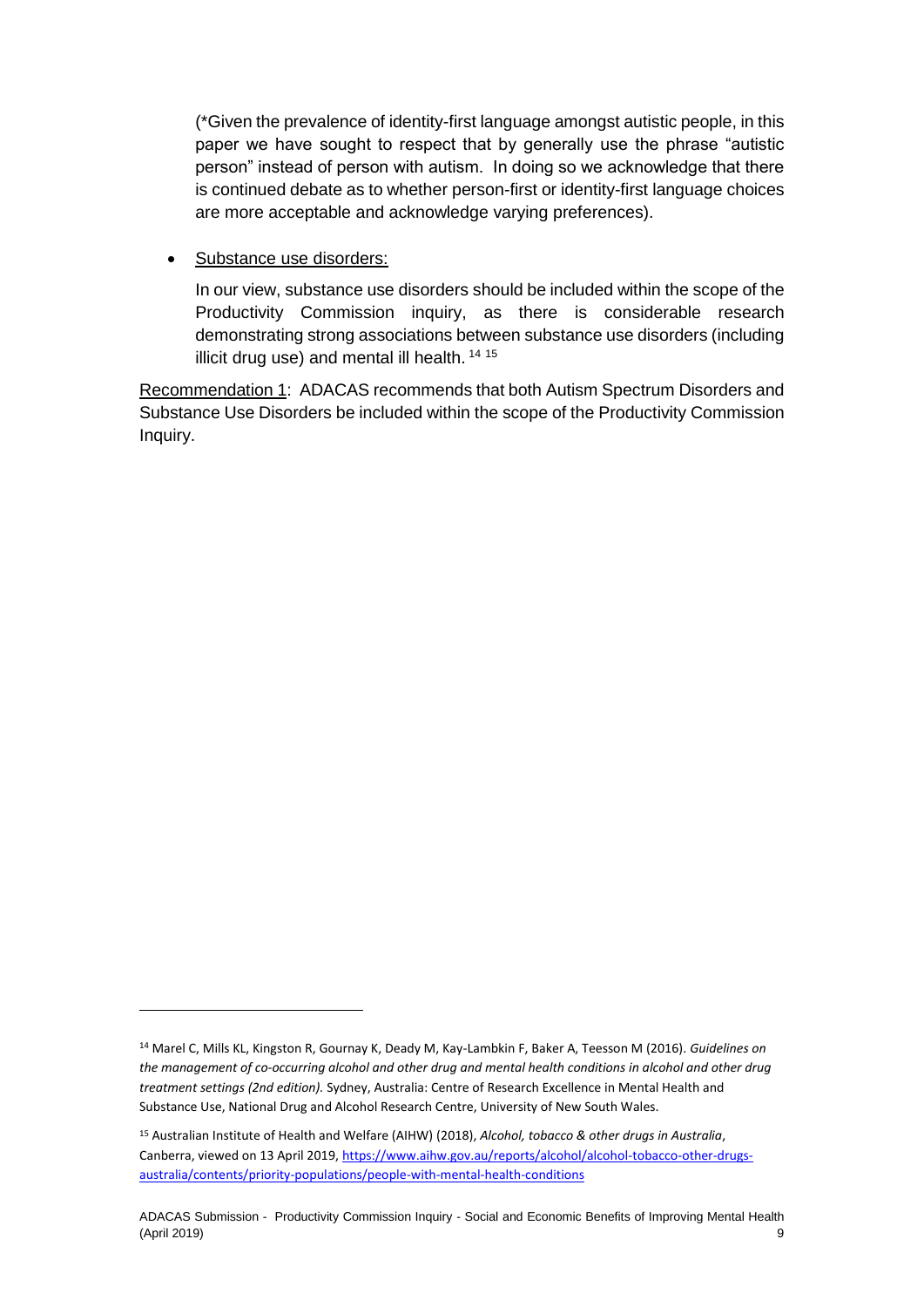# <span id="page-9-0"></span>*b. Assessment Approach*

When considering the assessment approach, it seems critical to acknowledge the impacts of the social determinants of all health, including those processes and systems which have significant **adverse** consequences.

In particular we highlight:

- Income scarcity
	- $\circ$  Government pensions and benefits are set at such low levels that people become mired in poverty (with all the added inequality and disadvantage, and negative impacts for health that this can bring)<sup>1617</sup>.
	- o Centrelink processes: We highlight the profoundly negative impacts of robo-debt program<sup>18</sup> (which needs to stop), also policy decisions which mean that access to Centrelink social workers is usually only via phone, which changes the support that it is possible for them to offer people in crisis or who are vulnerable. We highlight negative impacts of mutual obligation requirements of Newstart (and similar Centrelink) allowances where people are penalised if they are unable to fulfil job activity requirements, and where the structure does not always adequately allow for support of people who are vulnerable. Variations to existing structures are less efficient a response than a scheme designed with equitable access including support available when and where it is needed.
- Homelessness
	- $\circ$  Despite being a first world country, inadequate housing and support services mean that some of the most disadvantaged Australians remain without safe and secure accommodation and supports via which their needs are met.

# Violence and trauma:

 $\overline{a}$ 

- o There continues to be insufficient funding to adequately support initiatives to (when possible) prevent violence and trauma from occurring, and a lack of a robust policy framework to address these topics.
- $\circ$  There are many other important social topics where preventative work could make a marked difference both to respecting individual human rights as well as improving mental health, for example additional investment in early intervention supports to assist people with emerging mental ill health, initiatives to enable people living in residential aged care to go out more easily and frequently and further engage and

<sup>16</sup>Australian Council of Social Services and University of New South Wales Sydney (2018), *Poverty in Australia 2018*, pages 5 and 25, viewed on 12 April 2019 [https://www.acoss.org.au/wp](https://www.acoss.org.au/wp-content/uploads/2018/10/ACOSS_Poverty-in-Australia-Report_Web-Final.pdf)[content/uploads/2018/10/ACOSS\\_Poverty-in-Australia-Report\\_Web-Final.pdf](https://www.acoss.org.au/wp-content/uploads/2018/10/ACOSS_Poverty-in-Australia-Report_Web-Final.pdf) 

<sup>17</sup>PricewaterhouseCoopers (PWC) (2011), *Disability expectations: Investing in a better life, a stronger Australia,*  viewed on 12 April 2019 <https://www.pwc.com.au/industry/government/assets/disability-in-australia.pdf>

<sup>18</sup> Carney T, (2019), 'Robo-debt illegality: The seven veils of failed guarantees of the rule of law?' *Alternative Law Journal*, 44(1), 4–10[, https://doi.org/10.1177/1037969X18815913](https://doi.org/10.1177/1037969X18815913)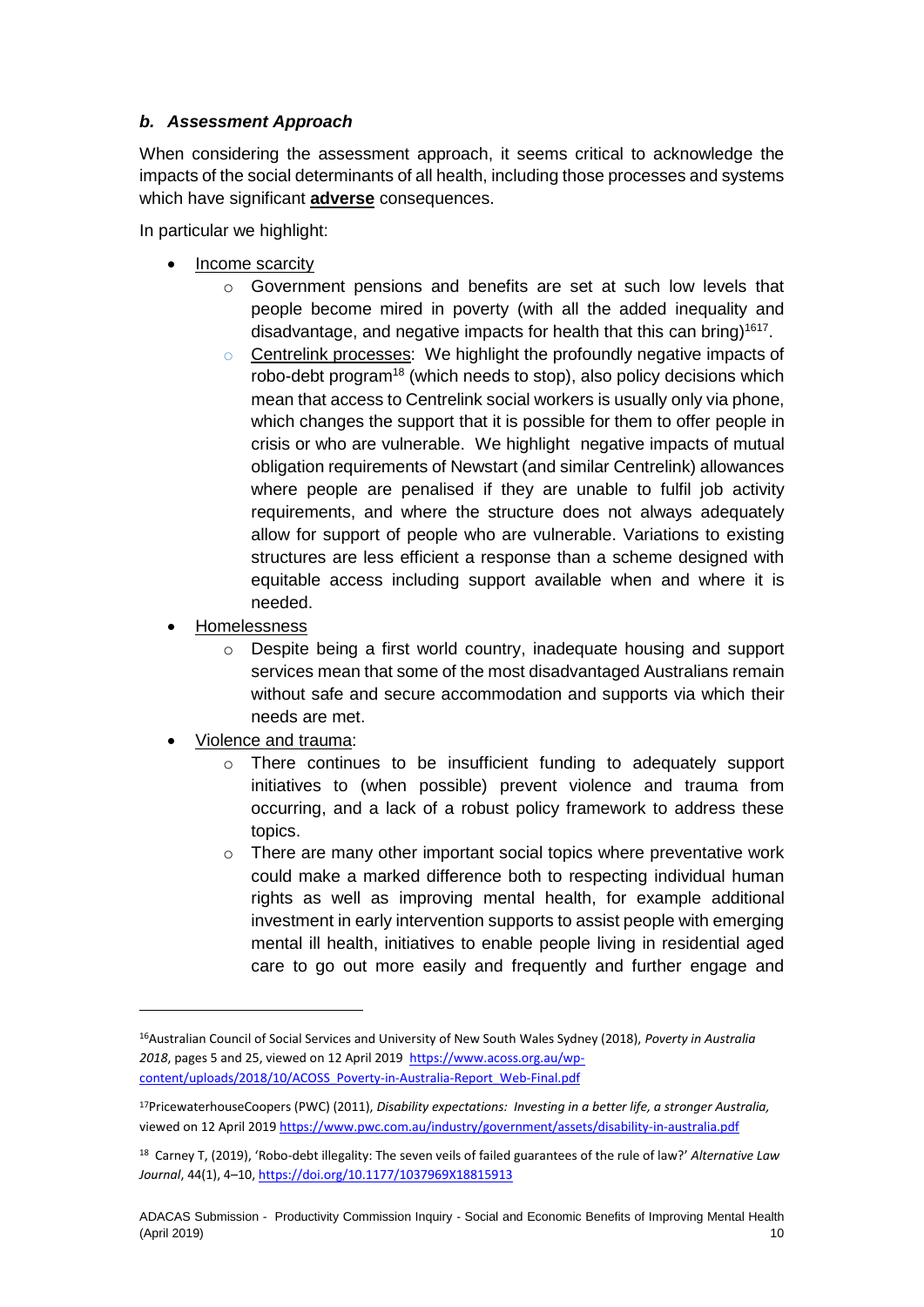remain connected with family, friends and community outside the aged care facility, added support to respond to and prevent crime and trauma, additional support for people living with mental ill health who are involved with or at risk of entering the justice systems, etc.

Recommendation 2: ADACAS recommends that as part of this Inquiry, that Productivity Commission analyse policies and approaches which have or have the potential to have adverse impacts on mental health as well as policies and approaches that are or have the potential to improve mental health.

#### <span id="page-10-0"></span>*c. Structural Weaknesses in Health Care*

We endorse the issues highlighted in the list on page 12 of the issues paper. Things to incorporate within the current reform agenda:

#### Model of care

Overall, whilst recognising the constraints that exist in all funded service delivery with no direct cost to client, the most efficacious service responds to presenting need rather than waiting for the need to fit the available service. The acknowledged value of early intervention provides evidence that if a support response is available when the need is presented there is less likely to be increased need and complexity of need in the future. We suggest that this drives the consideration of a model of care that is then, equitable to access and responsive to need. Any such model of care, needs to encompass clinical and non-clinical recovery-focused mental health specific supports, in addition to the non-health-specific supports (housing / justice / education / income payments etc.). Funding also needs to be at sufficient levels to allow for services to have time to collaborate and work together with each individual person to achieve better outcomes.

#### Short term funding cycles and grants

When funding and grants are offered only or largely via short term funding cycles and grants, this can exacerbate the issues, in that services are unable to be flexible in response to specific needs as they present and act in ways to prevent and reduce adverse consequences. It also inhibits the ability of services to forecast/plan for the longer term.

Recommendation 3: ADACAS recommends that in developing a model of care, that the Productivity Commission prioritise initiatives that encourage structures, systems and services to respond better and more equitably to presenting need.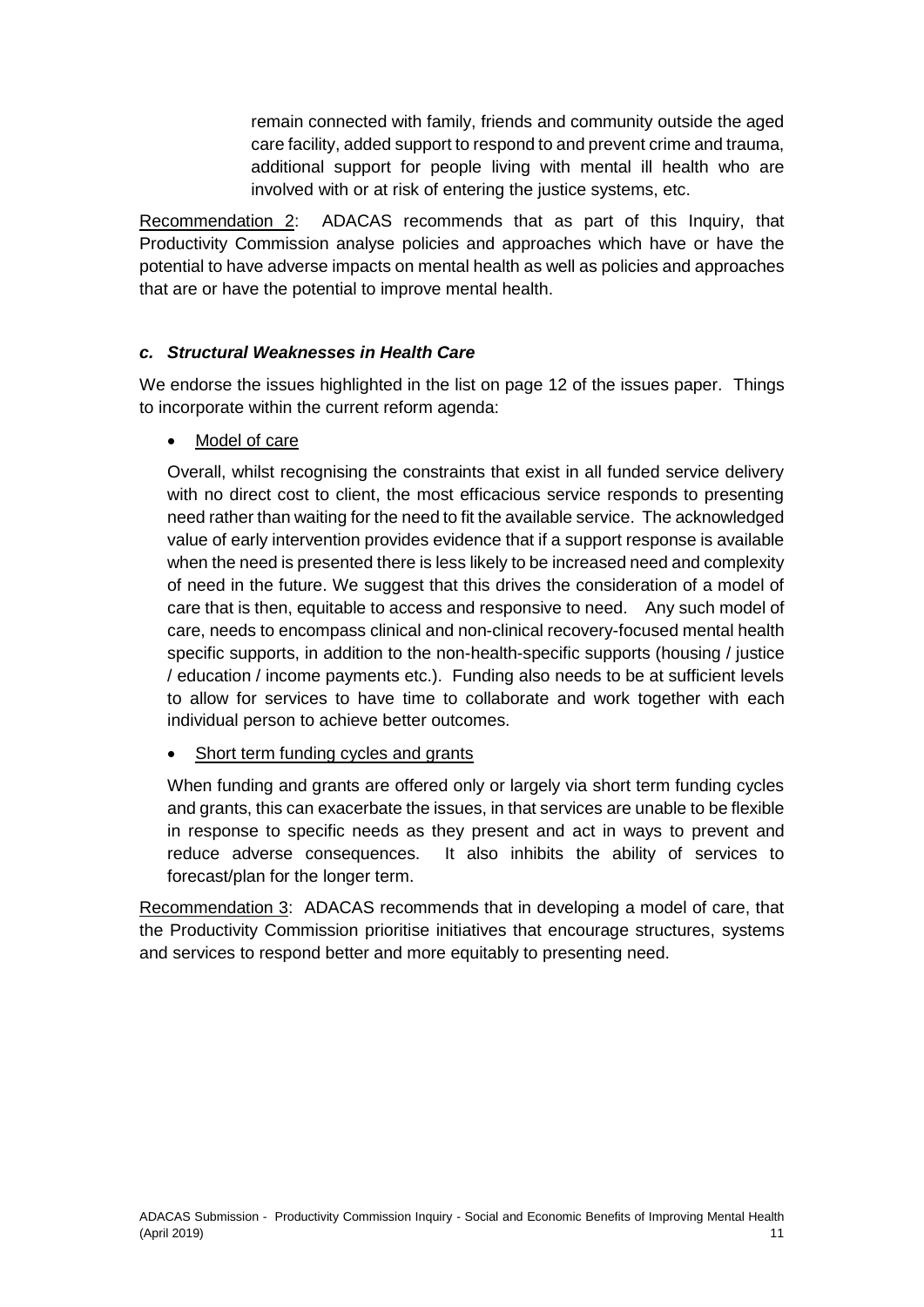# <span id="page-11-0"></span>*d. Specific Health Concerns: Clinical services:*

There are improvements needed with existing clinical services that could result in better outcomes for people who experience mental ill health.

We have identified the following concerns:

 Significant Service Gaps in availability of available clinical treatment and recovery support for people with complex needs:

In terms of the availability of specific best practice clinical treatments - there is a recognised paucity of publicly available services in the ACT (and elsewhere) offering specific best practice clinical treatment and ongoing recovery support for people with certain types of conditions, especially conditions such as:

- o PTSD (and for other people who have experienced trauma or abuse)
- o Psychosis
- o Personality Disorders
- o Eating Disorders
- o Autism Spectrum Disorders and co-occurring mental ill-health
- o Cognitive impairment/complex mental ill health (where diagnosis is unclear and/or situations where there is a lack of support available to the client to assist with the understanding of the diagnosis).
- The availability of Medicare-subsidised private psychologist therapy sessions are limited, for example:
	- o Better Access to Mental Health Care (BAMHC) offers a maximum of 10 sessions with a psychologist OR
	- o Next Step (High Intensity Program, which replaces ATAPS in Canberra), maximum 18 sessions AND/OR
	- o Chronic Disease Management Program, maximum 5 sessions

This is often insufficient to support people who need more intensive treatment or support such that they can achieve and maintain better health and circumstances in the longer term.

- Additionally, sometimes there are extra constraints/barriers to access:
	- Co-payments can be prohibitive barriers to access for people with low incomes accessing private psychologists (APS psychologists fees are typically around \$200-\$250 per hour, with only a portion of this covered via Medicare).
	- o Clients accessing private psychologists are also frequently requested to have the funds available to pay for psychology upfront and claim later.
	- o With the Next Step (High Intensity) program, clients can only access psychologists from the service delivering the specific program (CatholicCare) (as opposed to via a psychologist with whom they may have had an existing relationship, or whom they have sought out due to a specific area of expertise).

It is important that there also be alternative responses and options available for when a person needs support and the relationship with the only existing service provider (e.g. ACT Mental Health) has broken down.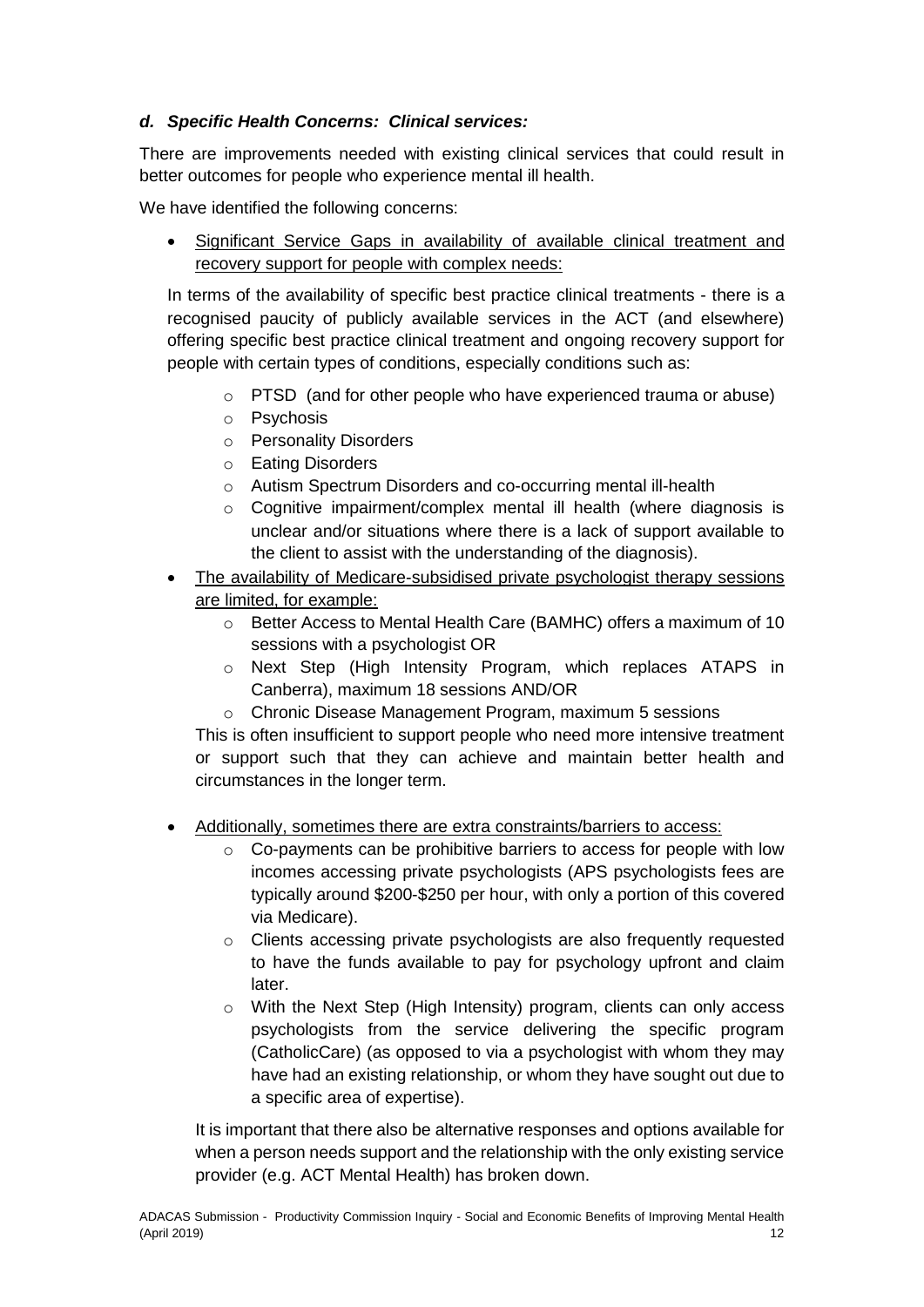Inadequate availability and funding for hospital and post hospital mental health and housing care: One of the Official Visitors (Mental Health) in the ACT has advised ADACAS that there have been consistently more people seeking inpatient mental health care at the Canberra Hospital Adult Mental Health Unit (AMHU) than the number of designated mental health beds. The Official Visitor has explained that especially in late 2018/ early 2019, there were times where as many as 16 people would be waiting in the emergency department for a bed in AMHU, and that during this period, other wards of the main hospital were regularly being co-opted to accommodate people with mental ill health. Media reports<sup>19</sup> evidence this very high level of demand. The Official Visitor advised ADACAS: "Feedback from AMHU staff during this period included concerns that many consumers were being exited from the unit much earlier than was appropriate due to pressures on beds".

The point of discharge from hospital or mental health institutions can be a significant point of risk for discharge into homelessness.<sup>20</sup>

*A person had been receiving treatment as an inpatient at the Adult Mental Health Unit. Efforts were being made by hospital staff to connect the person to community supports (including supported housing), however the person was discharged before these could be finalised.* 

*The person was advised to go and stay at the nearest campground (despite the person not having any camping equipment or connections there) or to go to a (full and unsuitable for the person's needs) refuge.* 

*Due to nights without suitable accommodation or support, the person subsequently become more unwell and will likely return to hospital again soon.* 

Recommendation 4: ADACAS recommends that best practice clinical and recovery support be extended such that it is available to people with PTSD, people with psychosis, people with personality disorder diagnoses, people who have experienced trauma and/or abuse, people with eating disorders, autistic people, that plans are formulated in collaboration with the individual, and that treatment is available at a level which meets the clinical requirements for best practice treatment and support.

Recommendation 5: ADACAS recommends an increase in the availability of nonclinical and early intervention support for mental health in the community.

Recommendation 6: ADACAS recommends that hospitals be funded to support people with mental ill health at a level commensurate with the need for inpatient support.

 $\overline{a}$ 

<sup>&</sup>lt;sup>19</sup> White, D (2019), "Canberra Hospital's adult mental health unit bursting at the seams", The Canberra Times, published on 7 January 2019, viewed online on 29 March 2019,

[https://www.canberratimes.com.au/national/act/canberra-hospital-s-adult-mental-health-unit-bursting-at-the](https://www.canberratimes.com.au/national/act/canberra-hospital-s-adult-mental-health-unit-bursting-at-the-seams-20190106-p50puc.html)[seams-20190106-p50puc.html](https://www.canberratimes.com.au/national/act/canberra-hospital-s-adult-mental-health-unit-bursting-at-the-seams-20190106-p50puc.html)

<sup>20</sup> Brackertz, N, Wilkinson A, & Davidson, J (2018), *Housing, homelessness and mental health: towards systems change,* a report from the Australian Housing and Urban Research Institute (AHURI) for the Australian Government National Mental Health Commission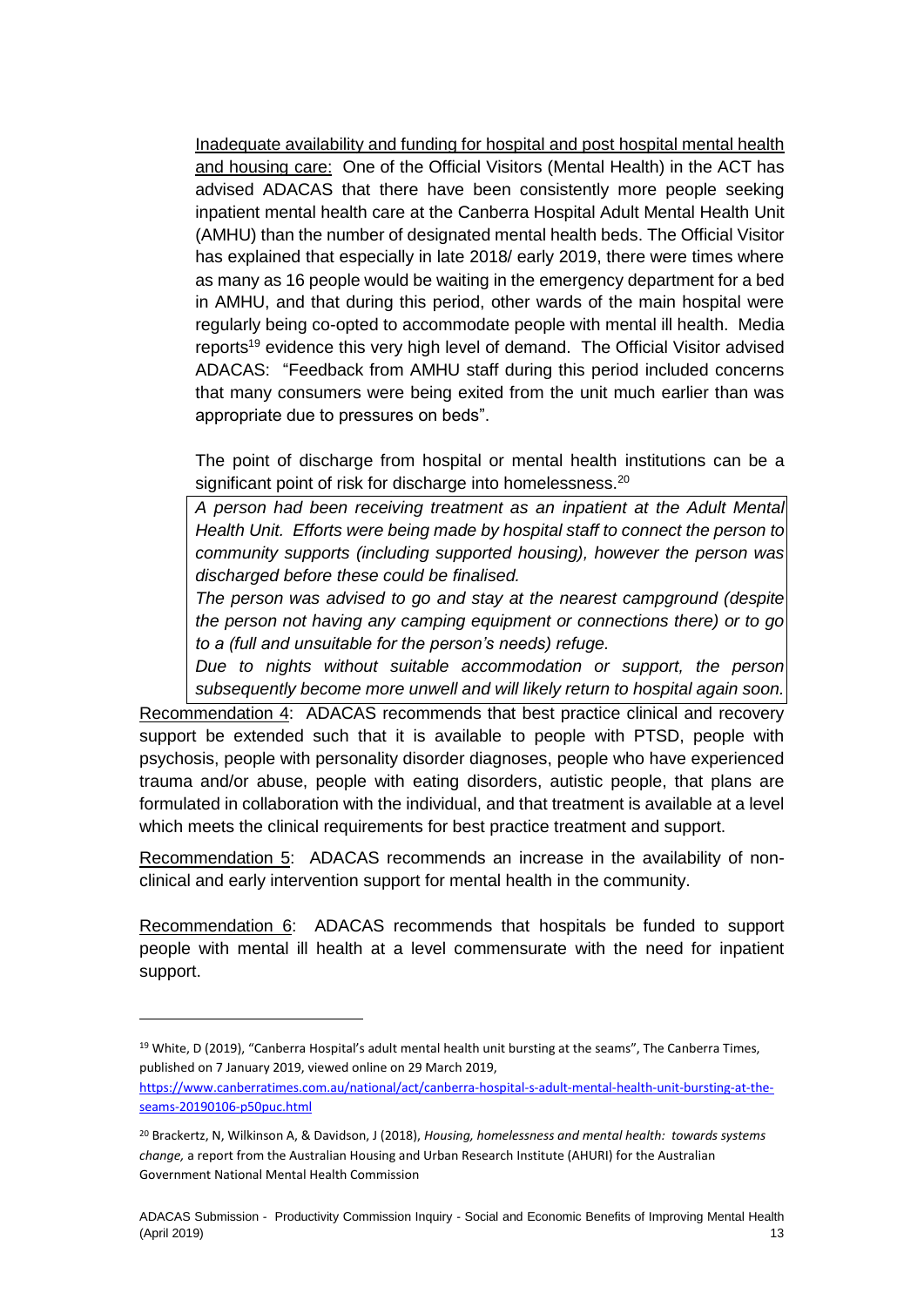# <span id="page-13-0"></span>*e. Health Workforce and Informal Carers*

Many of the people with whom ADACAS works, people who experience mental ill health, **do not have an established support network sufficient to meet their needs,** whether family, friends or others willing to provide informal care and support.

Any system that relies on the assumption that informal care is available to everyone, further marginalises and disadvantages an already additionally vulnerable group, and does not respect that the impacts of the disability or mental illness itself may be contributing to the lack of support networks. Even for those who do have informal family carers or friends willing to offer support - an over-reliance on informal carer support can place incredible stress on relationships, to the extent that they break down. It can mean an increase in stress, burnout and mental ill health amongst carers, and also the people for whom they are caring, and increase social isolation and the vulnerability of multiple people.

*"I just can't do it any more. It is too much. What do they expect of me, to just keep going until I break?"*

A carer in conversation with ADACAS

*"My health issues (health and mental ill health) over the last few years have placed enormous strain on my relationships. My partner is being pressured at work not to undertake her caring role, and also left me for a period last year due to the stress. I've had family and friends literally disappear, some with stabbing hurtful remarks about my ill health issues ruining my partner's life on the way. I've lost my hobbies, my control over what I get to be part of, and my independence to do most things (when historically I was so independent)"*

ADACAS client

 $\overline{a}$ 

ADACAS supports the need for additional carer support and respite. In line with this we endorse the comments made by Carers Australia<sup>21</sup> in their submission to this Productivity Commission Inquiry relevant to the needs of carers.

Additionally, there needs to be further training and ongoing mentoring and incentives for workplaces to recognise, understand and make reasonable adjustments to allow carers to be able to perform their caring roles.

Recommendation 7: ADACAS recommends that additional carer support and respite be made available, commensurate with the level of community need.

<sup>&</sup>lt;sup>21</sup> Carers Australia (2019), Submission to the Productivity Commission Issues Paper on the Social and Economic Benefits of Improving Mental Health, https://www.pc.gov.au/ data/assets/pdf file/0004/240970/sub372[mental-health.pdf](https://www.pc.gov.au/__data/assets/pdf_file/0004/240970/sub372-mental-health.pdf)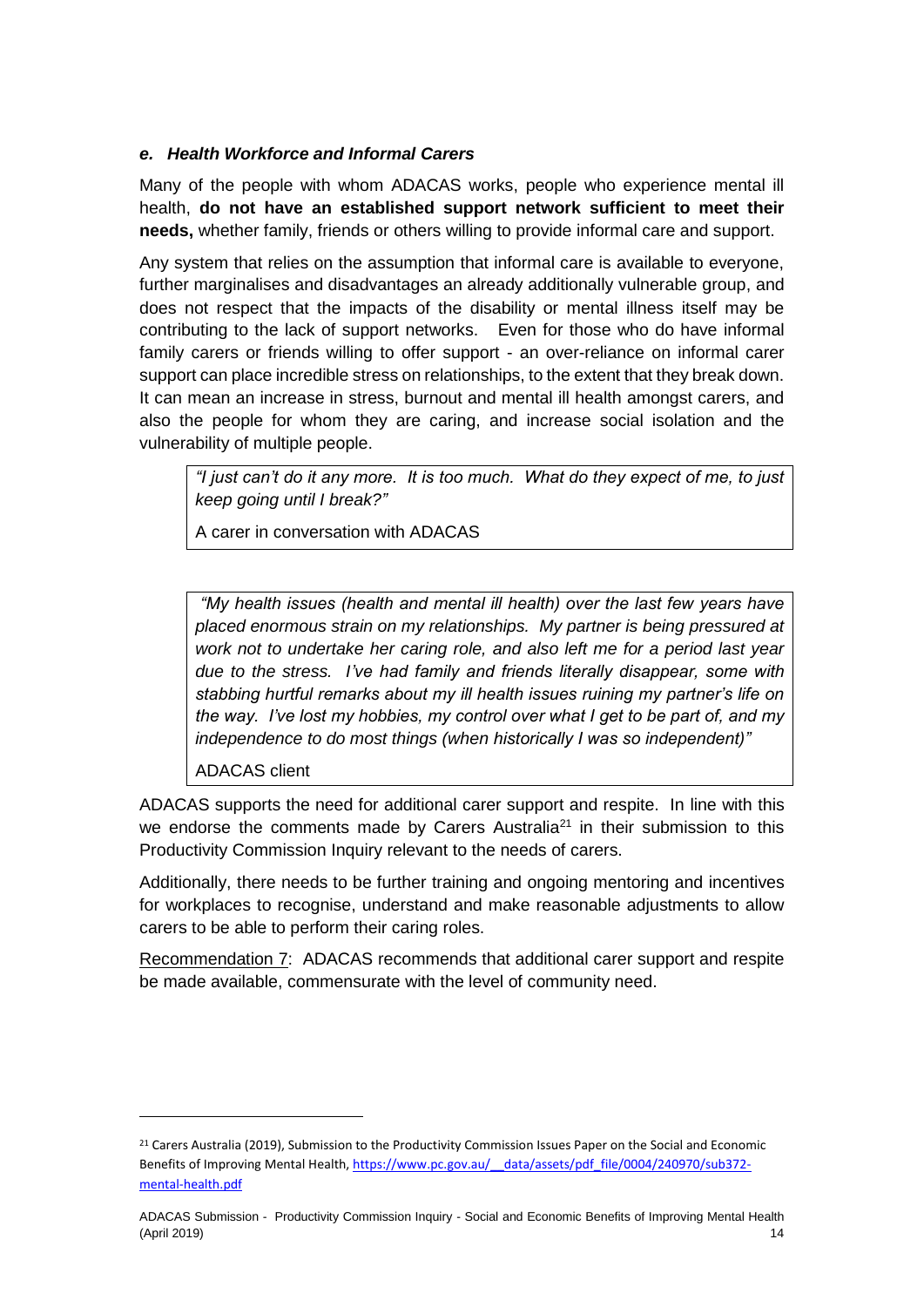#### <span id="page-14-0"></span>*f. Housing and Homelessness*

"Homelessness is one of the most potent examples of disadvantage in the community, and one of the most important markers of social exclusion (Department of Human Services, 2002)."<sup>22</sup> On 2016 census night there were 1596 people homeless in Canberra<sup>23</sup>. It is estimated that many of the people who are homeless experience mental illness or disability<sup>24</sup>.

In ADACAS' view homelessness needs to be treated as an **emergency** and urgently addressed, with significant investment in specialist outreach and support services, and investment in safe and appropriate housing stock and in supportive housing solutions<sup>25</sup> at a level that matches the need<sup>26</sup>. We consider that there is both a moral and financial imperative for all levels of government to act fast and end homelessness.

Whilst recognising the importance and role of specialist services, ADACAS also supports building capacity within all housing services to understand and better respond to and assist people who are homeless and experiencing mental ill health (or who have experienced trauma and need a trauma informed approach), rather than relying solely on specialist support services.

When suitable housing options are unavailable, this can mean very extended stays in tertiary health care facilities and, as earlier mentioned, the adverse mental health and health impacts when people are discharged into homelessness from hospital or other institutions<sup>27</sup>.

We are aware also of people who have needed to prioritise their mental health by leaving housing in which they felt unsafe (perhaps due to neighbours, or violence in the home, or general safety issues) to live temporarily with friends, in refuges or on the streets: in doing so, often increasing their vulnerability.

Recommendation 8: ADACAS recommends that all levels of government treat homelessness as an emergency and urgently act (in line with best practice research) to resolve and end this issue.

<sup>22</sup> Australian Bureau of Statistics (2018), *Census of Population and Housing: Estimating homelessness, 2016* viewed on 15 April 2019[, https://www.abs.gov.au/ausstats/abs@.nsf/mf/2049.0](https://www.abs.gov.au/ausstats/abs@.nsf/mf/2049.0)

<sup>23</sup> ACT Council of Social Services (2018), *ACT homelessness data- A closer look¸* media release 16 March 2018, <https://www.actcoss.org.au/news-events/actcoss-news/act-homelessness-data-closer-look>

<sup>24</sup> Flatau P, Tyson K, Callis Z, Seivwright A, Box E, Rouhani L, Lester N, Firth D, Ng, S-W (2018), *The State of Homelessness in Australia's Cities: A Health and Social Cost Too High*, Centre for Social Impact The University of Western Australia, Perth, Western Australia[, www.csi.edu.au/research/project/the-state-of-homelessness](http://www.csi.edu.au/research/project/the-state-of-homelessness)

<sup>&</sup>lt;sup>25</sup> Parsell, C., Moutou, O., Lucio, E. and Parkinson, S. (2015) Supportive housing to address homelessness, AHURI Final Report No.240. Melbourne: Australian Housing and Urban Research Institute, accessed on 15 April 2019, available from[: http://www.ahuri.edu.au/publications/projects/21024](http://www.ahuri.edu.au/publications/projects/21024)

<sup>26</sup> ACT Council of Social Services (2018), *ACT homelessness data- A closer look¸* media release 16 March 2018, <https://www.actcoss.org.au/news-events/actcoss-news/act-homelessness-data-closer-look>

<sup>27</sup> Brackertz, N, Wilkinson A, & Davidson, J (2018), *Housing, homelessness and mental health: towards systems change,* a report from the Australian Housing and Urban Research Institute (AHURI) for the Australian Government National Mental Health Commission, page 11, viewed on 11 April 2019, [https://www.ahuri.edu.au/research/research-papers/housing-homelessness-and-mental-health-towards](https://www.ahuri.edu.au/research/research-papers/housing-homelessness-and-mental-health-towards-systems-change)[systems-change](https://www.ahuri.edu.au/research/research-papers/housing-homelessness-and-mental-health-towards-systems-change)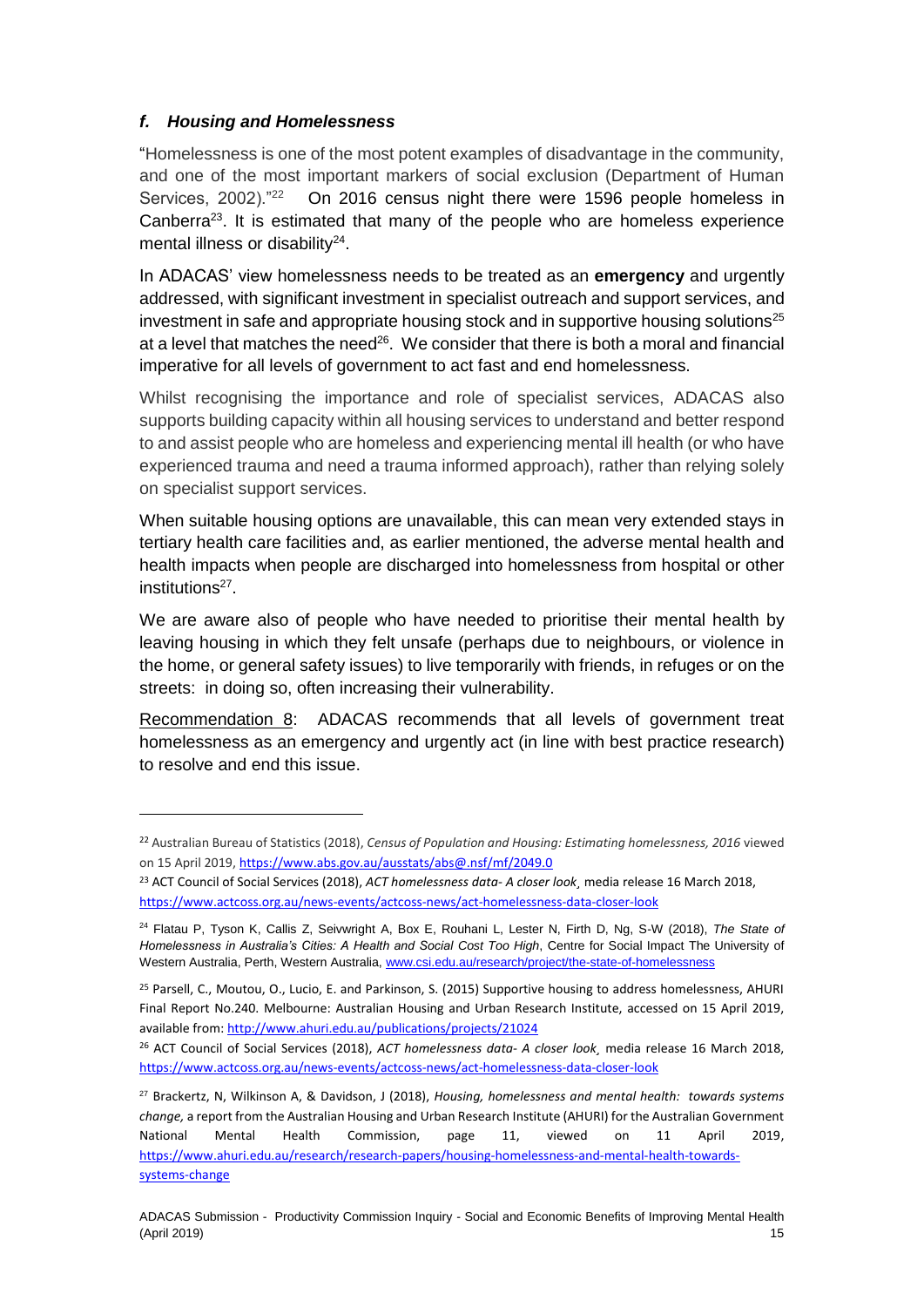#### <span id="page-15-0"></span>*g. Income Support*

#### The impact of poverty/financial distress

Poverty has evident and profoundly adverse impacts on mental health and wellbeing, and aspects of the current social security arrangements are exacerbating marginalisation. ACT Council of Social Services observe: "Income support payments such as Newstart and Youth Allowance have fallen behind the cost of living, with essential goods and services becoming less and less affordable for income support recipients. Newstart has not increased in real terms in 24 years and now more than half of the people on Newstart live below the poverty line".

*I applied for the DSP but they rejected my application. I'm appealing, but what am I meant to do in the meantime? I am receiving Newstart, but it is not enough to live on. Newstart is not even enough to get by. I'm struggling to pay my rent, I have to choose between food, medicine and paying my bills. My local Centrelink office keeps advising me to apply for work, but I can't work anymore, I'm not well enough. I hate this. Don't they know that if I could work, I would? I've had to go without heating this winter, as the bills were too high. Living like this, without enough money or support: it is unspeakably awful: it makes you feel like no-one cares, like you don't matter. I want to see my psychologist but I can't even afford to do that. I'm in a dark place.* 

#### ADACAS Client

Many of the current structures (Centrelink approaches and policies) are having an adverse impact on the mental health of our clients, and are also placing additional obstacles in the way of their economic participation. Given this, we endorse the **raise the rate initiative**<sup>28</sup> which supports an increase in the rate of payment for people receiving NewStart, Youth Allowance and related payments.

Income security compliance issues can deprive people who are vulnerable of the time and money to be involved, and/or to build more extended social networks alternatively we contend that alleviating hardship can promote increased community mental health and wellbeing<sup>29</sup>.

Recommendation 9: ADACAS recommends that the rate of Centrelink payments such as Newstart, Youth Allowance and related pensions are increased to take account of the current costs of living.

<sup>28</sup> ACT Council of Social Services (ACTCOSS) (2018), *Poverty and inequality in the ACT*, May 2018 Factsheet, Canberra, viewed on 5 April 2019, [https://www.actcoss.org.au/sites/default/files/public/publications/2018](https://www.actcoss.org.au/sites/default/files/public/publications/2018-factsheet-poverty-and-inequality-in-the-act.pdf) [factsheet-poverty-and-inequality-in-the-act.pdf](https://www.actcoss.org.au/sites/default/files/public/publications/2018-factsheet-poverty-and-inequality-in-the-act.pdf)

<sup>&</sup>lt;sup>29</sup> [Kiely KM,](https://www.ncbi.nlm.nih.gov/pubmed/?term=Kiely%20KM%5BAuthor%5D&cauthor=true&cauthor_uid=25683473) [Leach LS,](https://www.ncbi.nlm.nih.gov/pubmed/?term=Leach%20LS%5BAuthor%5D&cauthor=true&cauthor_uid=25683473) [Olesen SC,](https://www.ncbi.nlm.nih.gov/pubmed/?term=Olesen%20SC%5BAuthor%5D&cauthor=true&cauthor_uid=25683473) [Butterworth P](https://www.ncbi.nlm.nih.gov/pubmed/?term=Butterworth%20P%5BAuthor%5D&cauthor=true&cauthor_uid=25683473) (2015), 'How financial hardship is associated with the onset of mental health problems over time", *Social Psychiatry and Psychiatric Epidemiology*, 2015 Jun, 50(6):909-18, doi: 10.1007/s00127-015-1027-0, Epub 2015 Feb 17, [https://www.ncbi.nlm.nih.gov/pubmed/25683473#](https://www.ncbi.nlm.nih.gov/pubmed/25683473)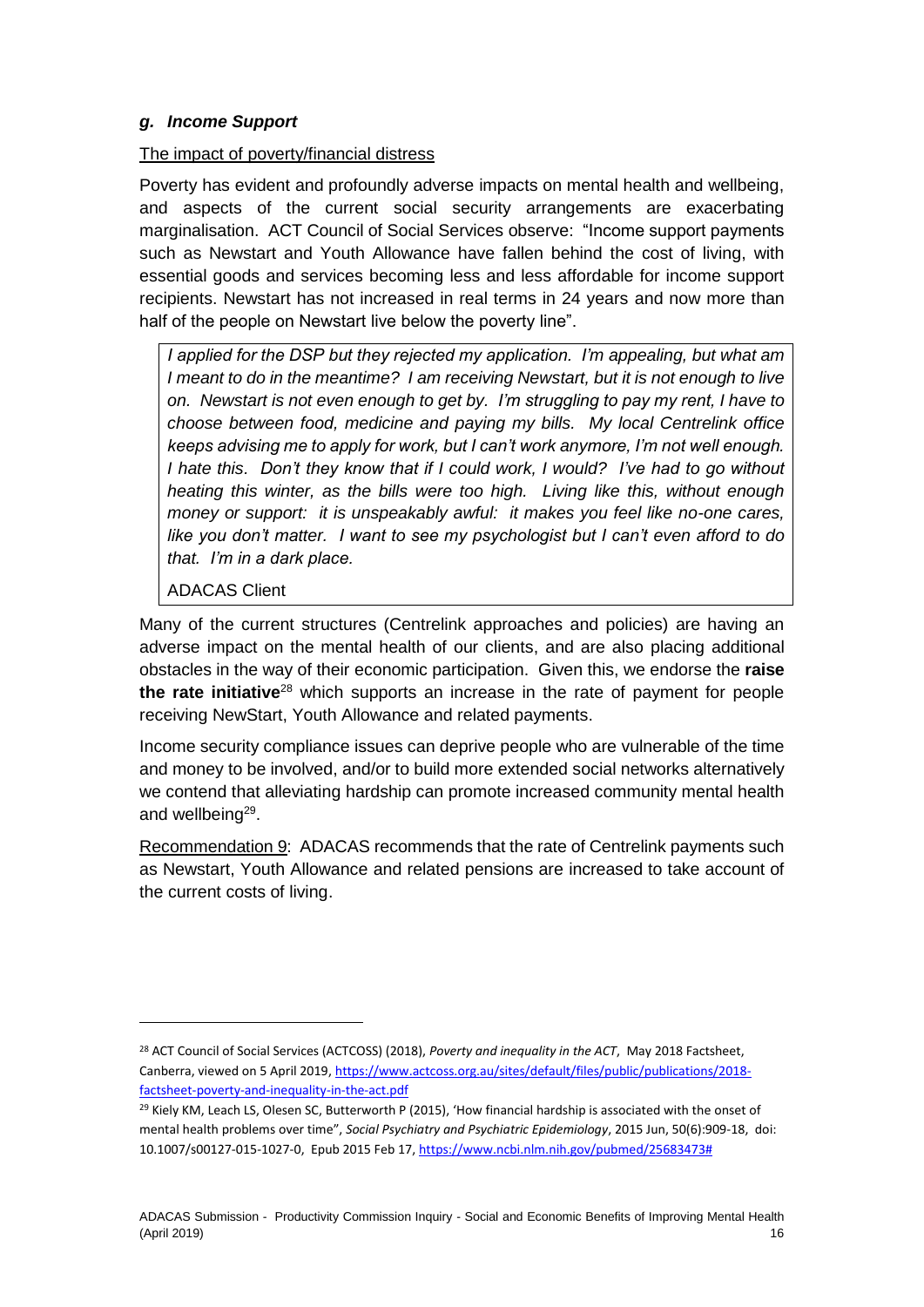#### <span id="page-16-0"></span>*h. Social Services*

 Significant Service Gaps in availability of ongoing coordination assistance and person-centred recovery support for people with complex needs:

The service system is complex, and it is not infrequent that there are people who find themselves in complex situations where they are needing to liaise with multiple service systems simultaneously. In addition they may often be penalised for "failing to engage" to a standard set by each system which can encourage people to prioritise based on the least desirable penalty or cease engagement with all as it is overwhelming.

*"I attend appointments with services (and lawyers), usually multiple appointments, every day all over town. It takes all my energy to keep track of and attend all the appointments. In addition to that, I have things occurring in the family court also in other courts– there is so much paperwork in relation to all the legal stuff).* 

*My disability makes it hard to read. The medication for my mental illness makes it hard to concentrate. I have to coordinate it all.* 

*I just want one person to liaise with, to help me coordinate/work through what is happening. I had an advocate working with me for a while. It helped so much. I want that again, but the advocacy service don't have the resources to offer it to me in an ongoing way.* 

*Everything is short term, rather than offering me the ongoing help that I need to get through this period of time/ to let things get better.* 

*I'm struggling financially and life would be better if I could work, but I need help to get back into the workforce, and I can't manage adding another service at the moment"* 

# ADACAS Client

ADACAS believes that support coordination (including case management for people whose needs are the most complex or when in crisis (whether mental health or other crises)) should be available from skilled services in an ongoing (and capacity-building) way to all people with complex needs (regardless of the service systems that they need to be interacting with). This process would require production of a client-driven plan. We recommend that support coordination for people with complex needs or in crisis should differ from the NDIS defined and funded Coordination of Supports, where hours are allocated in advance, and then further bureaucratic processes required to make adjustments to the funding levels each time this is needed. Instead support coordination services and clients together would have greater flexibility about how many hours are needed in creating the most significant positive difference for the vulnerable person involved.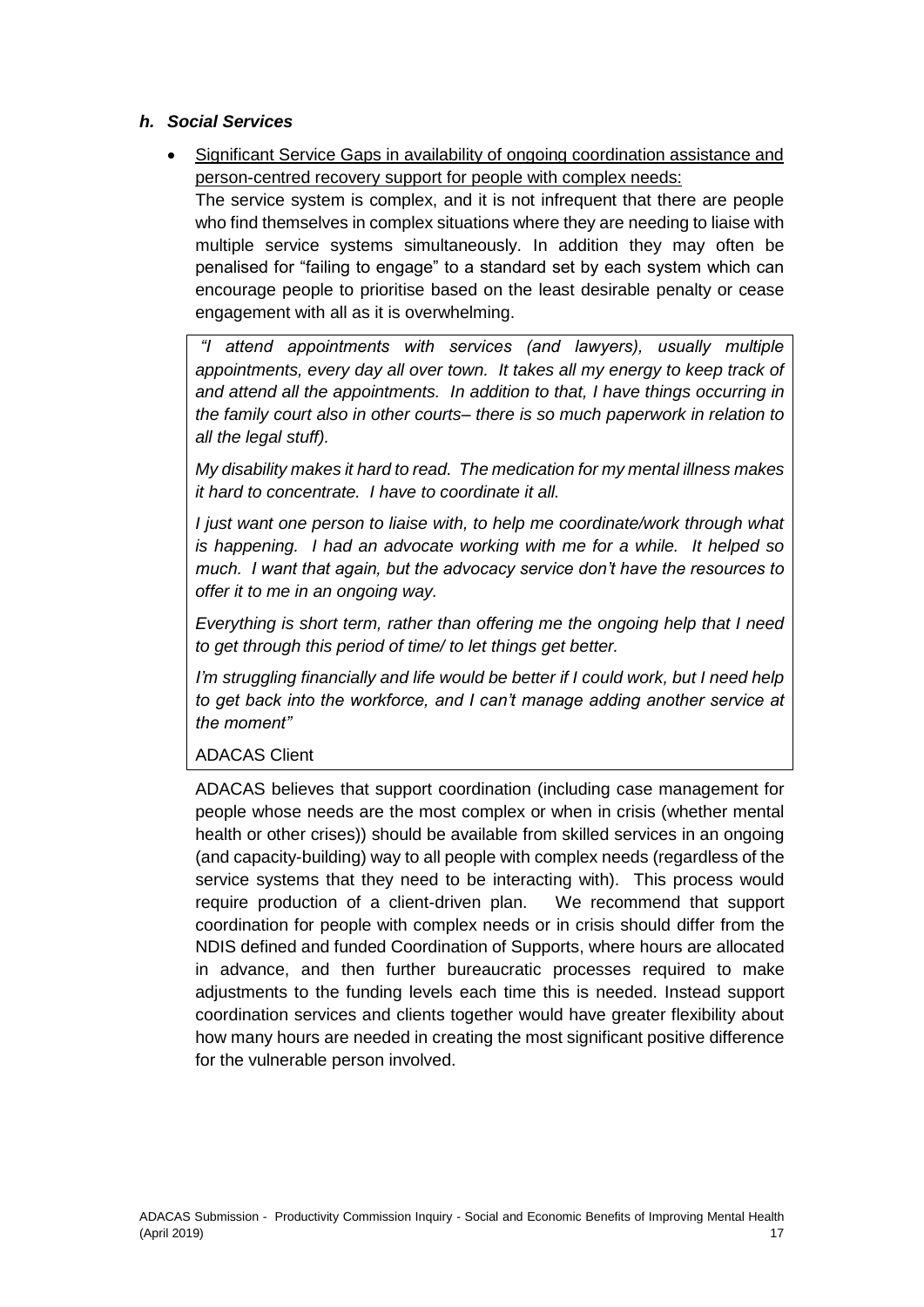Gap in support for mental health impacts of people living with chronic illness/chronic pain.

There is substantial evidence<sup>30</sup> that chronic pain impacts mental health but access to tailored mental health and other supports is incredibly limited and insufficient. Many people who experience chronic pain and chronic illness are in considerable need of mental health support $31$ .

• Interface issues/"silos" with NDIS:

ADACAS is aware of ongoing tensions between the NDIA and other service systems (especially Health and Education) with regards to the perceived boundaries of areas of responsibility ("interface issues"). Given that it is hard for the service systems to clarify boundaries, there is additional and profoundly negative impacts for individuals experiencing disability and/or mental illness trying to access vitally needed support.

As a service supporting people with mental illness appeal NDIS decisions, it has also been our experience that the NDIS appeals system disadvantages people with psychosocial disability, in that the nature of the disabilities can often mean that a person with mental ill health is unable to manage going through the appeals processes (which means that they are sometimes unable to adequately test NDIS decisions). It is also unfortunately our experience that involvement in the NDIS appeals process can have significant and adverse effects on the mental health and wellbeing of individuals.

*"I thought I could – but I can't do this. I can't appeal to the AAT to get NDIS entry. I can't put myself or my family through it. It is hard enough living with mental illness and suicidal thoughts without all of these appeals processes just to try and get the help"*

ADACAS Client

 $\overline{a}$ 

Need for Trauma informed care:

There is a lack of clinical treatment and support available for people who have experienced trauma. There is additionally, a significant need for improved trauma informed care across services (within health and beyond), such that people are not repeatedly experiencing further trauma by virtue of interacting with service systems. We endorse the comments made by the Blue Knot Foundation about the need for all services to be trauma informed<sup>32</sup>.

[https://www.pc.gov.au/\\_\\_data/assets/pdf\\_file/0019/239014/sub047-mental-health.pdf](https://www.pc.gov.au/__data/assets/pdf_file/0019/239014/sub047-mental-health.pdf)

**<sup>30</sup>** Burke, A; Mathias J; Denson, L. (2015) Psychological functioning of people living with chronic pain: A meta‐ analytic review, *British Journal of Clinical Psychology*, accessed via:<https://doi.org/10.1111/bjc.12078>

<sup>31</sup> Pain Australia (2017), *Mental health a big issue for people living in pain, but not much help in sight*, media release, 10 October 2017, [https://www.painaustralia.org.au/media/newsletters/issue-75/mental-health-a-big](https://www.painaustralia.org.au/media/newsletters/issue-75/mental-health-a-big-issue-for-people-living-in-pain)[issue-for-people-living-in-pain](https://www.painaustralia.org.au/media/newsletters/issue-75/mental-health-a-big-issue-for-people-living-in-pain)

<sup>&</sup>lt;sup>32</sup> Blue Knot Foundation (2018), *Talking about Trauma, Guide to Conversations and Screening for Health and Other Service Providers*, Lodged as a Submission to the Productivity Commission Inquiry into the Social and Economic Benefits of Improving Mental Health, accessed on 18 April 2019,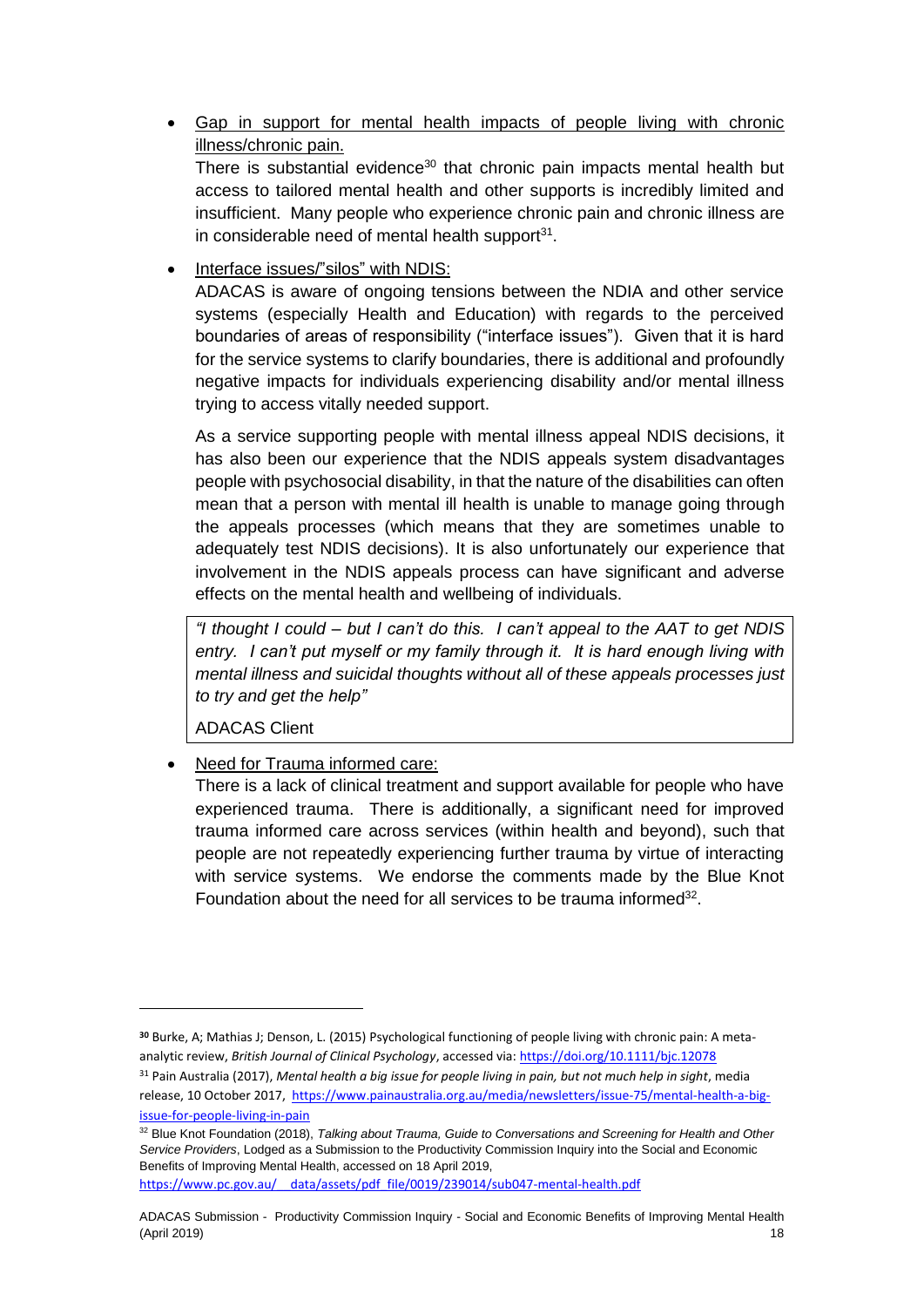# Service gaps – need for an increase in the availability of independent advocacy support:

Independent professional advocacy can be an important safeguard to seek to ensure that the voices of people with mental ill health are heard, their rights are respected, and that people have access to the services that meet their needs.

There continues to be high demand for advocacy support from people with mental ill health, and increased funding is both warranted and a cost effective investment.

An independent cost benefit analysis commissioned by the Disability Advocacy Network of Australia (copy attached: Appendix 1) has demonstrated that each dollar spent by independent disability advocacy agencies, delivers \$3.50 in benefits<sup>33</sup> We thus encourage continued and increased investment in independent professional advocacy for advocates to work with people with mental ill health.

 Service gaps: PHAMS / PIR funding / Community organisation support for people with more complex needs

Peer Helpers and Mentors Program (PHAMs) and Partners in Recovery (PIR), offer vital services to those that they support and psychosocial support programs should continue to be funded in an ongoing way beyond 2020. ADACAS contends that there needs to be a return of flexible funding within the PIR program, such that there are ways to resolve immediate issues causing high levels of distress to clients.

Whilst the newest psychosocial support program: the National Psychosocial Support Measure is welcomed - in the ACT, this program seems to be offering short term assistance only, and to be being targeted to those with less rather than more complex needs. There is an ongoing need for support for those with more complex needs.

 Service gaps: funding for volunteer programs (Red Cross Mates / Red Cross Social Inclusion / Vinnies Compeer / etc.)

Volunteer programs (or an experience of volunteering) can make an immense difference to someone's experience. Given the widely recognised benefits of greater social inclusion, funding to operate volunteering programs (and to facilitate opportunities where support is needed for a person with mental ill health to themselves volunteer)

 $\overline{a}$ 

<sup>33</sup> Disability Advocacy Network of Australia (DANA), *Independent Cost Benefit Analysis of Australia's Independent Disability Advocacy Agencies,* viewed on 5 April 2019, accessed online at [https://independentadvocacy.org.au/upload/files/CBA-IndependentAdvocacy\\_Summary-pdf.pdf](https://independentadvocacy.org.au/upload/files/CBA-IndependentAdvocacy_Summary-pdf.pdf)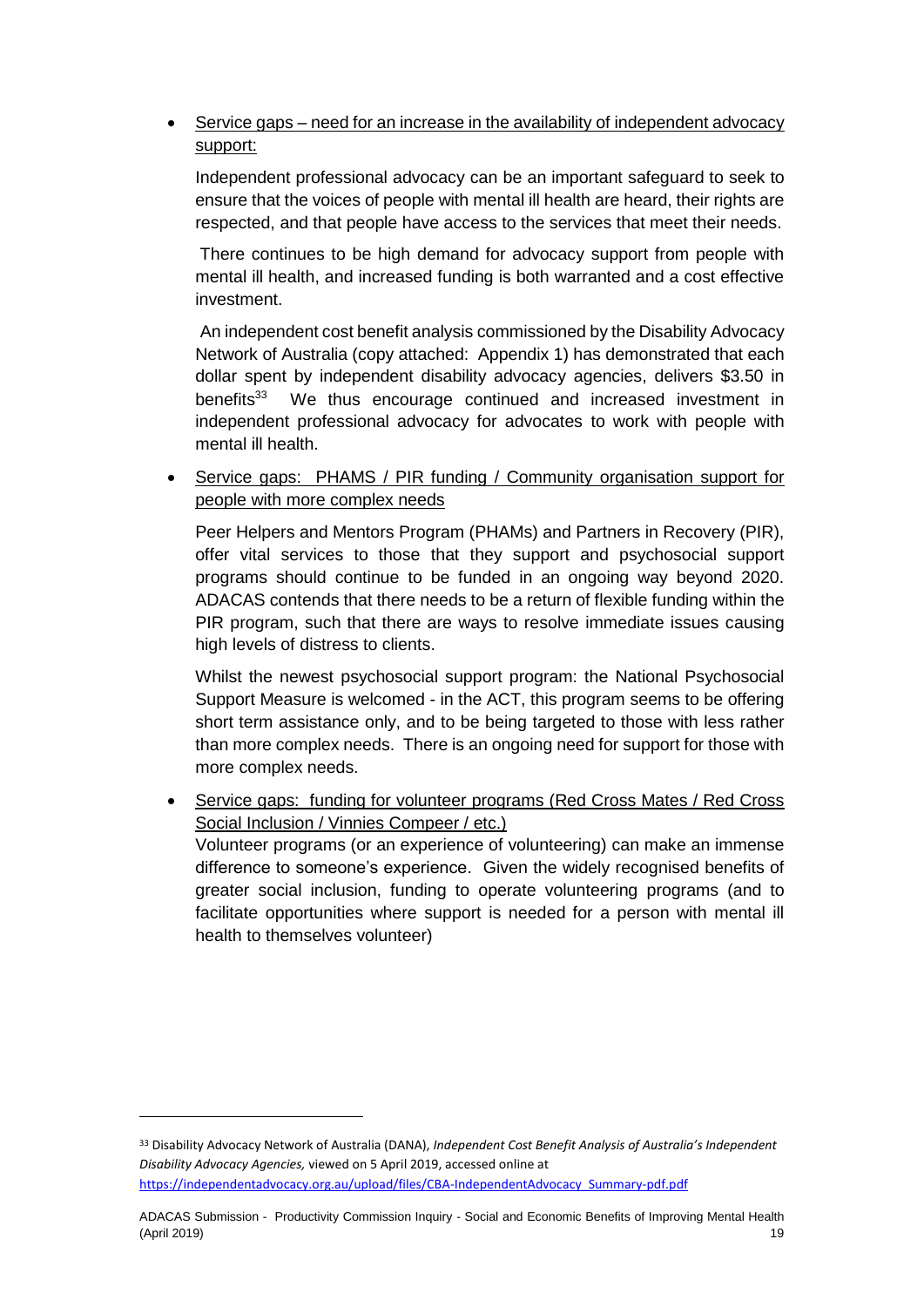# Supported decision-making

If equitable access to services is to be achieved then reasonable and necessary accommodations must be made by services $34$ .. In particular, those rarely considered in access supports are those with cognitive impairment, psychosocial disability or coexisting features of these. Supported decision making is often vital to facilitate inclusion and access to support<sup>35</sup>, and needs to be available in the same way a ramp is for physical access $36$ 

Recommendation 10: ADACAS recommends that the Australian government increase funding person-centred coordination and recovery support, and initiatives which promote social participation and inclusion (and trauma informed approaches) for people with mental ill health and people with complex needs, commensurate with the level of need in the community.

Recommendation 11: ADACAS recommends an increase in the funding for individual advocacy support for people with mental ill health and people with complex needs.

# <span id="page-19-0"></span>*i. Social Participation and Inclusion*

Population sub-groups that are at increased risk of mental ill-health as a result of social isolation or exclusion tend to include people with one or more of the following identities or experiences (in no particular order):

- Mental ill health
- Disability
- Cognitive Impairment
- Chronic Illness
- People from Cultural and Linguistically Diverse (CALD) backgrounds
- People from Aboriginal or Torres Strait Islander backgrounds
- People who identify with one or more of LGBTQI identities
- Experiences of trauma or abuse (in childhood)
- Experiences of trauma or abuse (family violence)
- Being a victim of crime (including of abuse)
- Refugees / asylum seekers
- Carer status (all carer groups, including young carers)
- People on limited incomes (e.g. people in receipt of Centrelink pensions such as Newstart and the Age pension)
- Homelessness

• Having multiple areas of vulnerability

[https://www.alrc.gov.au/sites/default/files/pdfs/publications/alrc\\_124\\_whole\\_pdf\\_file.pdf](https://www.alrc.gov.au/sites/default/files/pdfs/publications/alrc_124_whole_pdf_file.pdf)

<sup>34</sup> Australian Law Reform Commission (2014), *Equality, Capacity and Disability in Commonwealth Laws (ALRC Report 124),* Sydney Australia,

<sup>35</sup> Davidson G, Kelly B, Macdonald G, Rizzo M, Lombard L, Abogunrin O, Clift-Matthews V, Martin A, (2015), 'Supported decision making: A review of the international literature', *International Journal of Law and Psychiatry*, Volume 38, 2015, Pages 61-67,<https://doi.org/10.1016/j.ijlp.2015.01.008>

<sup>36</sup> Arstein-Kerslake A, Watson, J, Browning M, Martinis J, Blanck P (2017), 'Future Directions in Supported Decision-Making', *Disability Studies Quarterly,* Volume 37, No 1, viewed in April 2019, via <http://dsq-sds.org/article/view/5070/4549>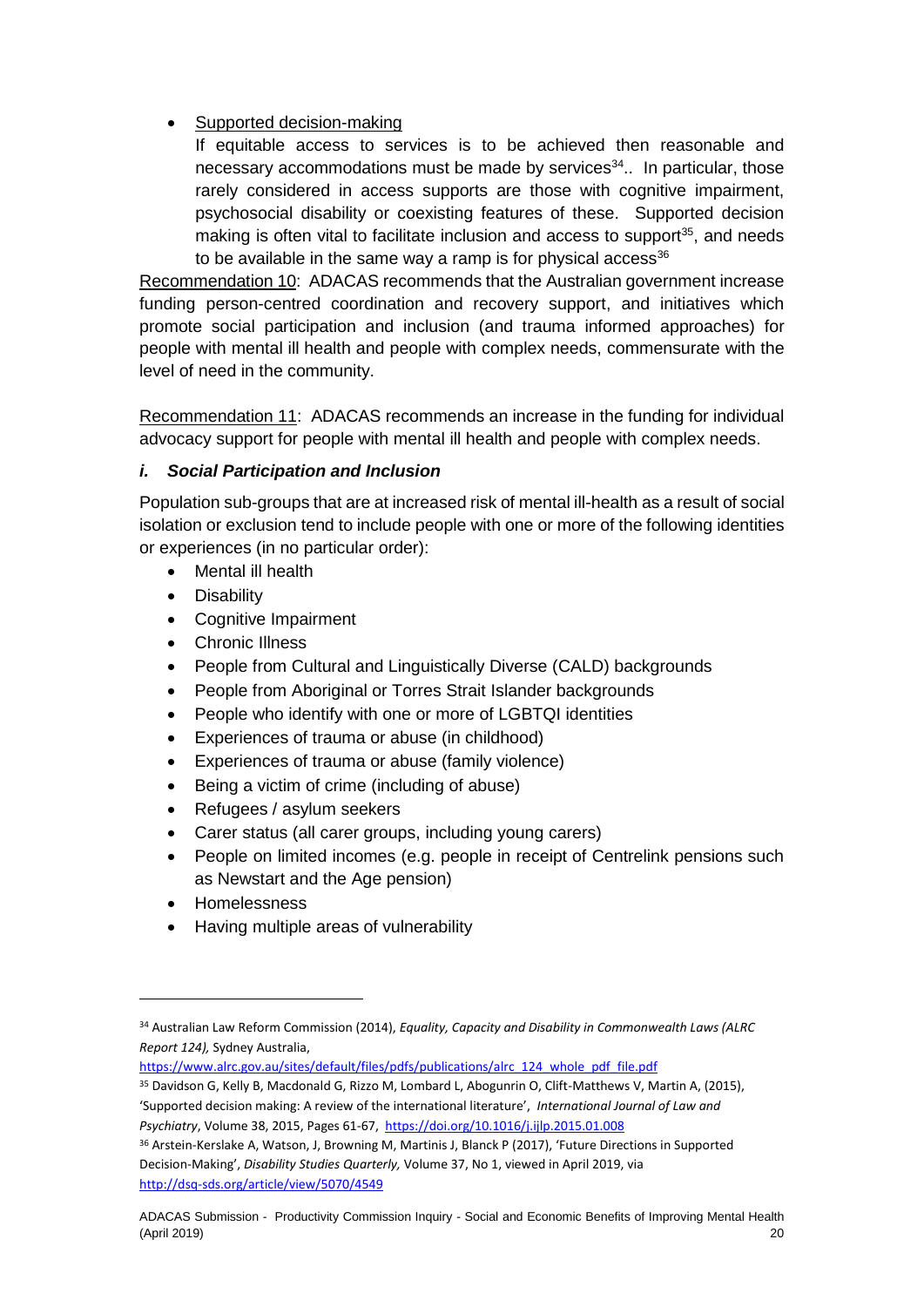# <span id="page-20-0"></span>*j. Justice*

People with disability and mental ill health often experience significant challenges in accessing adequate support and reasonable accommodations in court and justice processes, before and whilst in custody $37$ . The recent ACT Government report "Towards Disability Justice in the ACT" summarises a wide variety of gaps in the systems that contribute to people with disability (and people with mental ill health) finding themselves incarcerated: "People with disability are often invisible to the system, their needs go unrecognised and accordingly reasonable accommodations are not provided to assist them<sup>"38</sup> ADACAS is aware of people with mental ill health who were engaging with justice, housing, policing, and other support services however still did not have key needs met which otherwise could have opened alternate pathways beyond custody. A large amount of work continues to be needed at the interfaces between mental health, disability and justice systems to enable access to justice and procedural fairness for people with mental ill health.

Recommendation 12: ADACAS recommends early intervention, and to enable more equitable outcomes from the justice system for people with mental ill health.

# <span id="page-20-1"></span>*k. Child Safety*

ADACAS has worked alongside people with mental ill health, and people with disability who are involved with child protection over many years. In our experience, the best results are achieved in instances when parents with mental illness (or disability) who are involved with Child Youth and Protection Services (CYPS), also have an independent professional support person (who is familiar with CYPS and legal processes) funded to support the parents the entire way through the process. We have observed this helps to address power imbalances and improves outcomes for parents, for children and for CYPS workers, even in situations where the final decision is that a child should go into out of home care. At the present time, there is insufficient advocacy funding for independent support to be available to parents with mental illness or disability engaging with the child protection services, and we urge urgent funding to allow for this support to be made available. Recent Australian Law Reform Commission (ALRC) recommendations also note the value of support for families going through family law processes in improving child safety outcomes<sup>39</sup>.

Recommendation 13: ADACAS recommends alternative processes to adversarial court processes when at all possible (i.e. mediation, family group conferencing, and a restorative justice approach), and that people who are vulnerable have additional independent support made available when needed to enable equitable participation.

<sup>37</sup> ACT Government (2019), *Towards Disability Justice for the ACT: Summary of Research and Consultations 2019* viewed online 2 April 2019[, https://www.communityservices.act.gov.au/disability\\_act/towards-disability-justice](https://www.communityservices.act.gov.au/disability_act/towards-disability-justice-in-the-act)[in-the-act](https://www.communityservices.act.gov.au/disability_act/towards-disability-justice-in-the-act)

<sup>38</sup> ACT Government (2019), *Towards Disability Justice for the ACT: Summary of Research and Consultations 2019*, page 8, viewed online 2 April 2019, [https://www.communityservices.act.gov.au/disability\\_act/towards](https://www.communityservices.act.gov.au/disability_act/towards-disability-justice-in-the-act)[disability-justice-in-the-act](https://www.communityservices.act.gov.au/disability_act/towards-disability-justice-in-the-act)

<sup>39</sup> Australian Law Reform Commission (ALRC) (2019), *Family Law for the Future – An Inquiry into the Family Law System: Summary Report*, ALRC Report 135, March 2019, page 33, viewed online in April 2019, via: https://www.alrc.gov.au/sites/default/files/alrc\_report\_135\_summary\_report\_web\_0.pdf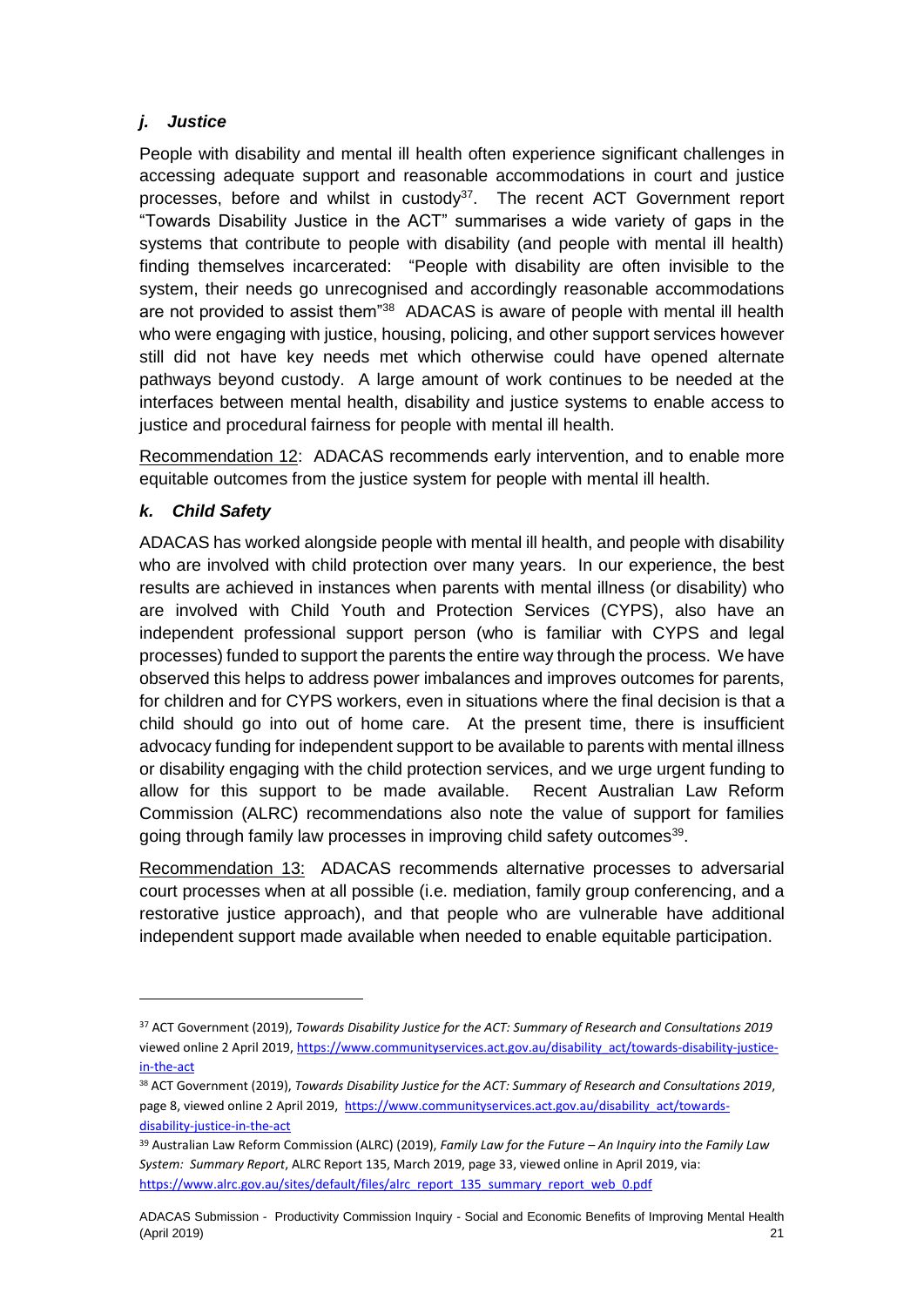# <span id="page-21-0"></span>*l. Education and Training*

An independent review into students with complex needs and challenging behaviours, was conducted by Professor Anthony Shaddock and team and the report "Schools for All Children and Young People" was published in November 2015<sup>40</sup>. All 50 recommendations were subsequently agreed to by the ACT Government and projects implemented to improve systems. ADACAS supports the need to sustain inclusivity and support for all children who experience mental ill health.

Recommendation 14: ADACAS recommends ongoing monitoring of and continued efforts to improve education experiences for (and counter discrimination and stigma against) students with mental ill health and disability.

# <span id="page-21-1"></span>*m. Government-Funded Employment Services:*

ADACAS seeks and looks forward to continuing improvements in the support available to people with mental ill health from Disability Employment Services and in workplaces. Currently the bureaucratic barriers to entry to Disability Employment Services (Centrelink processes) can make it harder for people with mental ill health to access these supports. The transition to the NDIS has additionally sometimes meant increasing complexity for those receiving or seeking to access employment support.

#### <span id="page-21-2"></span>*n. Mentally Healthy Workplaces*

 $\overline{a}$ 

The education and training opportunities that have been afforded people with mental ill health throughout their lives can affect the types of job opportunities available to them, and that the person's circumstances, the type of work can also affect the types of adjustments that are needed. In addition an employer's awareness of mental health, their ability to create a culture where mental health is understood and supported, and (in conjunction with the employee) employing reasonable adjustments when required, can make an immeasurable difference.

It is imperative also for there to be ongoing and concerted efforts to address stigma, preconceptions and the discrimination that occurs in workplace and recruitment decisions to avoid situations where employers choose not to employ a person with mental illness due to ill-informed fears about the adjustments that might be required. Awareness raising, mental health and wellbeing strategies need to become as normalised in the workplace as leave applications as quality assurance processes.

It is imperative also to both acknowledge and seek to address the structural factors which can affect economic participation of people with mental illness and carers (i.e. the lack of job opportunities, and a lack of recognition of the value of diversity, also discrimination). Although discrimination has been widely acknowledged and addressed largely through preventative and awareness raising efforts for many years now, there is little evidence that persistent offenders whose workplaces perpetuate discrimination face any significant sanction, and ADACAS would be keen to see

<sup>40</sup> Shaddock A, Packer S, & Roy A (2015), *Schools for All Children & Young People: Report of the Expert Panel on Students with Complex Needs and Challenging Behaviour*, November 2015, accessed in April 2019, via [https://www.education.act.gov.au/\\_\\_data/assets/pdf\\_file/0003/856254/Attach-4-Expert-Panel-Report-Web.pdf](https://www.education.act.gov.au/__data/assets/pdf_file/0003/856254/Attach-4-Expert-Panel-Report-Web.pdf)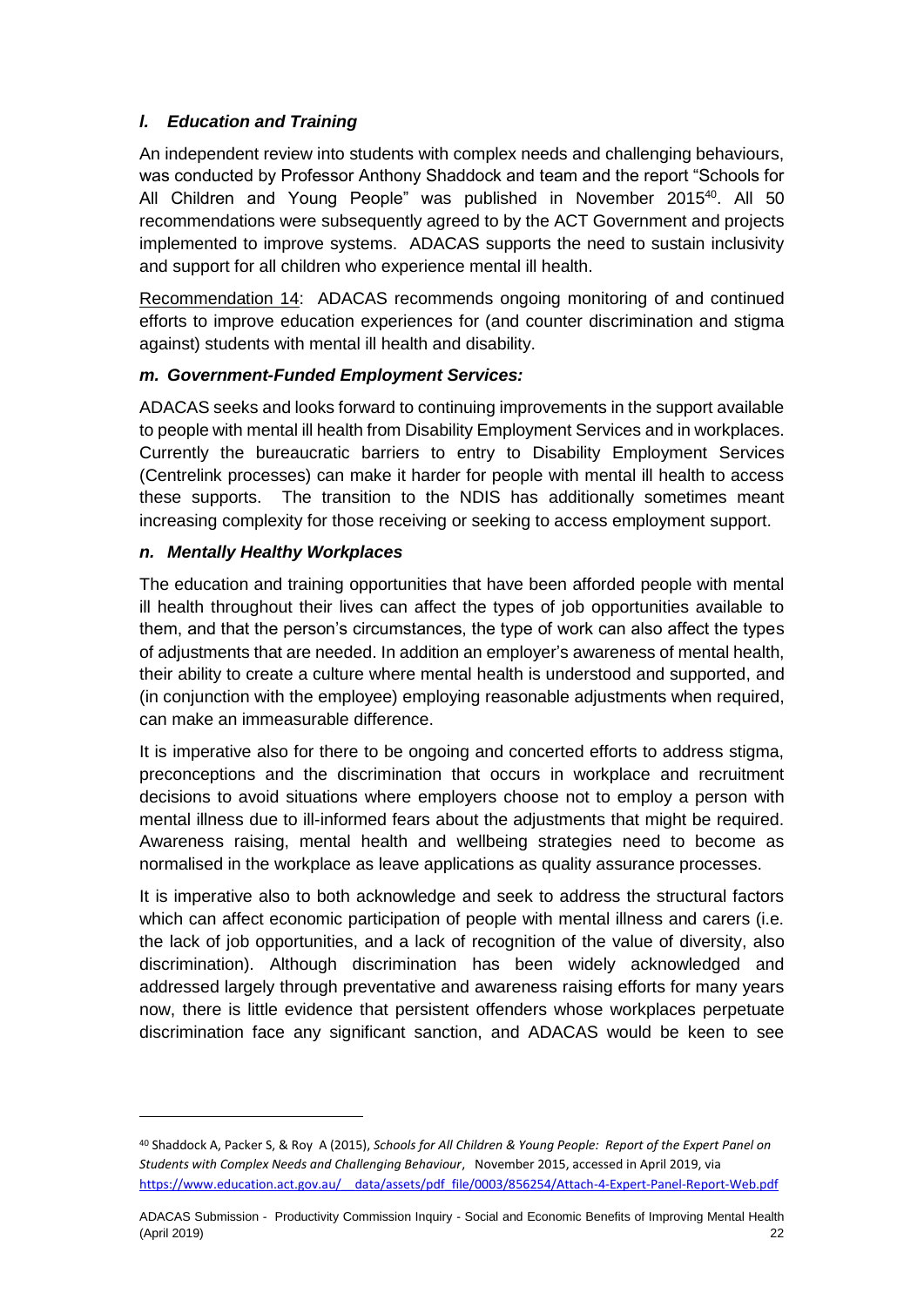acknowledgement of this and some discussion about whether penalties for discrimination might also assist in changing workplace cultures and practices.

In terms of workplace adjustments - whilst we are aware of an example of excellent practice (outlined over the page) – we would also question – how many workplaces in which a person with mental ill-health is working, would have the knowledge, flexibility and wherewithal to offer these?

*An organisation assisted a person with disability (who also experienced chronic illness and mental ill health), by implementing the following list of strategies:*

- *Working from home arrangements approved (including permission to work from bed when needed).*
- *Access to personal leave without needing a doctor's certificate for each day away.*
- *Flexible working hours, such that person can work at times that best suit health*
- *Administrative support was recruited/arranged.*
- *Preparedness for the organisation to manage days with no telephone contact (only written correspondence) due to employee health*
- *Educated organisation on mental ill health*
- *Travel arrangements made around health needs, support workers offered when needed.*
- *Planning meetings calls, workshops etc. around health/wellbeing and medication needs*
- *Consideration regarding time off required (including in advance in special circumstances)*
- *Purchase of equipment and resources to assist the worker.*

We are very aware that adjustments need to be suitable for the person, their role and the organisational environment, that there are many organisations that would need considerable funding and training (and ongoing mentoring) to make it possible for them to offer suitable adjustments.

In response to the suggested possibility of strengthening the incentives which employers face to make their workplaces more mentally healthy – there are some good initiatives suggested, but that actual supports, rather than solely financial incentives, are required to make these changes. There are at present also some gaps in the funding available to assist businesses to make certain types of adjustments (for example, depending on the nature of the person's situation, there is not always funding available to allow for people to have a support person to assist the person with learning the requirements of the role).

Recommendation 15: ADACAS recommends that there be additional initiatives and incentives to support mental health in workplaces and to recruit, support and retain people with mental ill health, people with disability and carers in the workplace.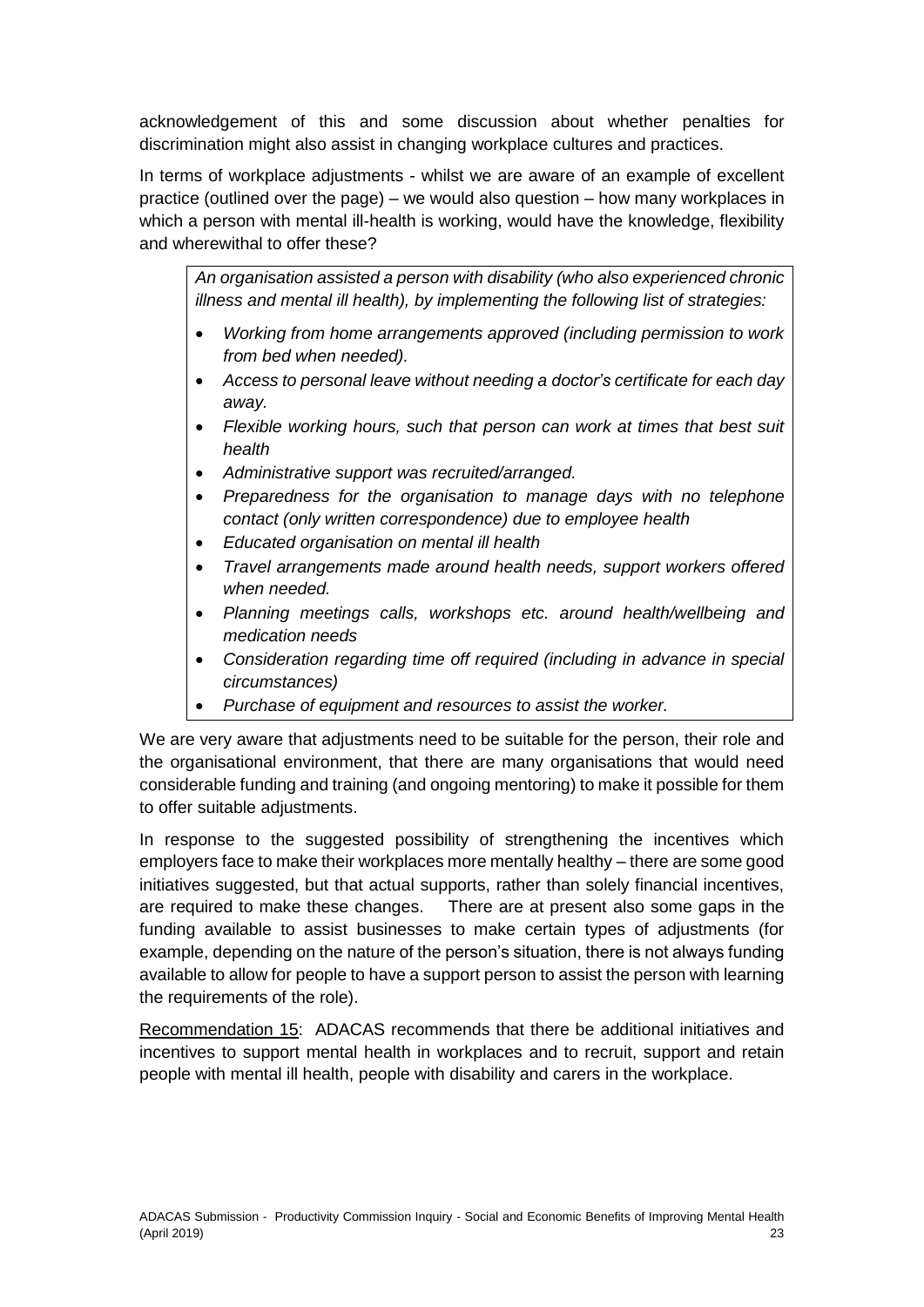### <span id="page-23-0"></span>*o. Coordination, Integration and Funding Arrangements*

Despite the efforts of many and whilst there is considerable goodwill and desire for collaboration and coordination, coordination between mental health services and supports across health and non-health sectors and different levels of government has happened often only in limited ways, often restricted by the pressures of service delivery.

Services need to be adequately resourced such that they can respond to need and additionally collaborate/ coordinate effectively. Delivering the funding of services primarily through Primary Health Networks (PHNs) runs the risk of prioritising a medical model/ approach to mental health. This in turn increases the risk of disenfranchising service providers which are offering alternate (equally evidence-based and important) supports, and the people with mental ill health who are seeking or needing alternative (non-medically oriented) models of support or care.

We suggest it would be good to embed experience in coordination and collaboration across disciplines from undergraduate education and training offered to people who will be working in the sector (students studying medicine, nursing, social work, OT, physiotherapy, law, public policy etc. at university could be collaborating in teams across their universities or colleges from early in their studies).

Some drivers of growth of mental health expenditure in Australia have included:

- Raised awareness and concern re suicide and depression (and mental health in general) and desire for support accordingly.
- Raised understanding of and awareness of the impacts (and prevalence) of trauma and abuse
- Raised awareness and concern re mental health impacts for younger people
- Raised awareness of concern of the impact of substance misuse on mental health, and an increased understanding of the impacts for first responders (police, ambulance, but also health and community services).
- An additional driver of a growth in services is the fact that many people who need more fulsome support and treatment (e.g. quality treatment for severe depression, evidence based intensive treatment for people with personality disorder diagnoses, support to recover from PTSD etc.) are not receiving it, which is meaning that impacts can have continuing high impacts.

Recommendation 16: ADACAS recommends that resourcing levels for the sector be at a level where services can both respond to need and collaborate more easily.